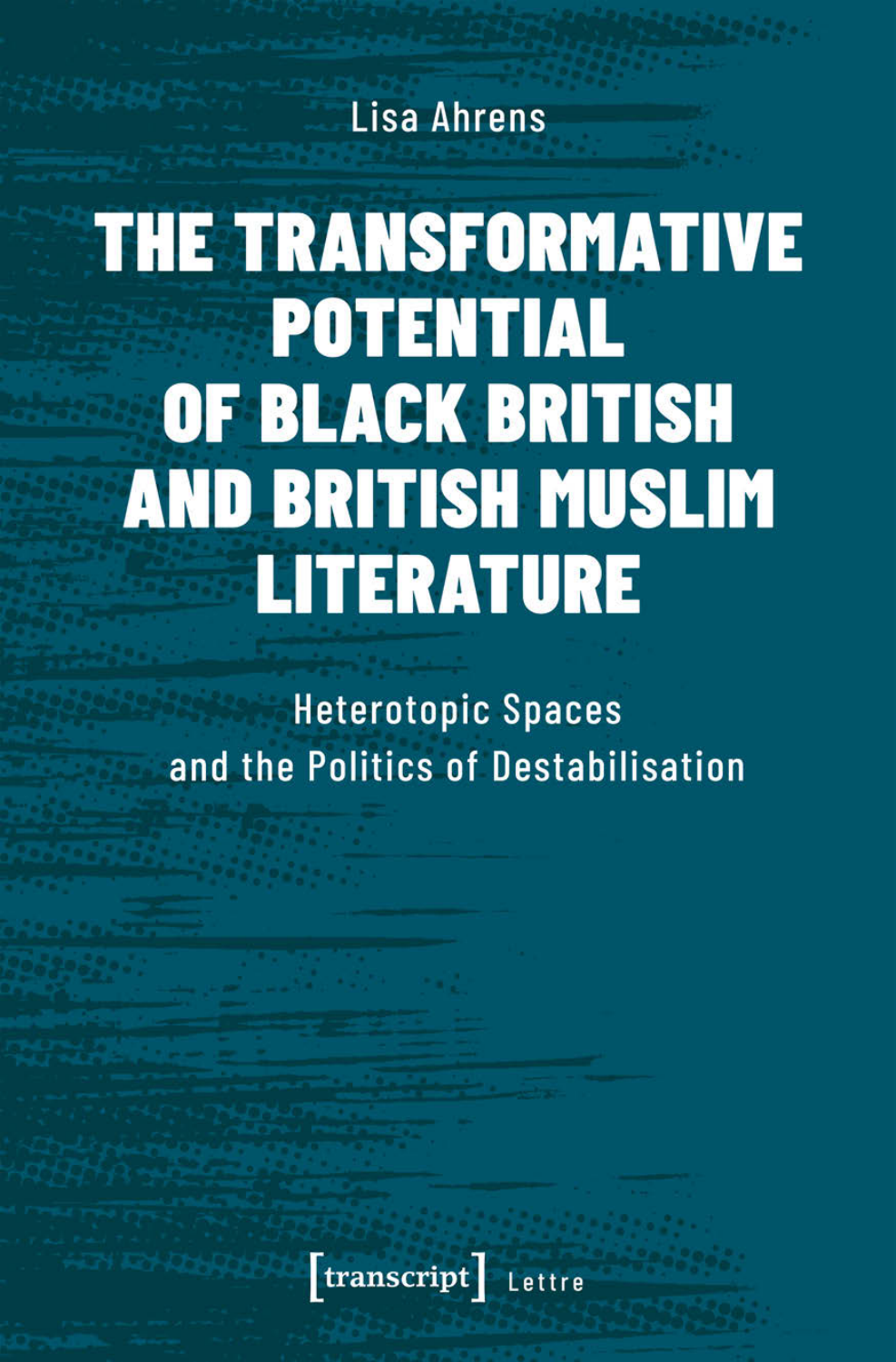# **From:**

*Lisa Ahrens* **The Transformative Potential of Black British and British Muslim Literature** Heterotopic Spaces and the Politics of Destabilisation

June 2019, 278 p., pb. 39,99 € (DE), 978-3-8376-4769-3 E-Book: PDF: 39,99 € (DE), ISBN 978-3-8394-4769-7

This study investigates power, belonging and exclusion in British society by analysing representations of the mosque, the University of Oxford, and the plantation in novels by Leila Aboulela, Robin Yassin-Kassab, Diran Adebayo, David Dabydeen, Andrea Levy, and Bernardine Evaristo.

Lisa Ahrens combines Foucault's theory of heterotopia with elements of Wolfgang Iser's reader-response theory to work out Black British and British Muslim literature's potential for destabilising exclusionary boundaries. In this way, new perspectives open up on the intersections between space, power and literature, intertwining and enriching the discourses of Cultural and Literary Studies.

**Lisa Ahrens** (Dr. phil.) worked as a research assistant at the University of Paderborn where she taught English Cultural and Literary Studies.

For further information: www.transcript-verlag.de/en/978-3-8376-4769-3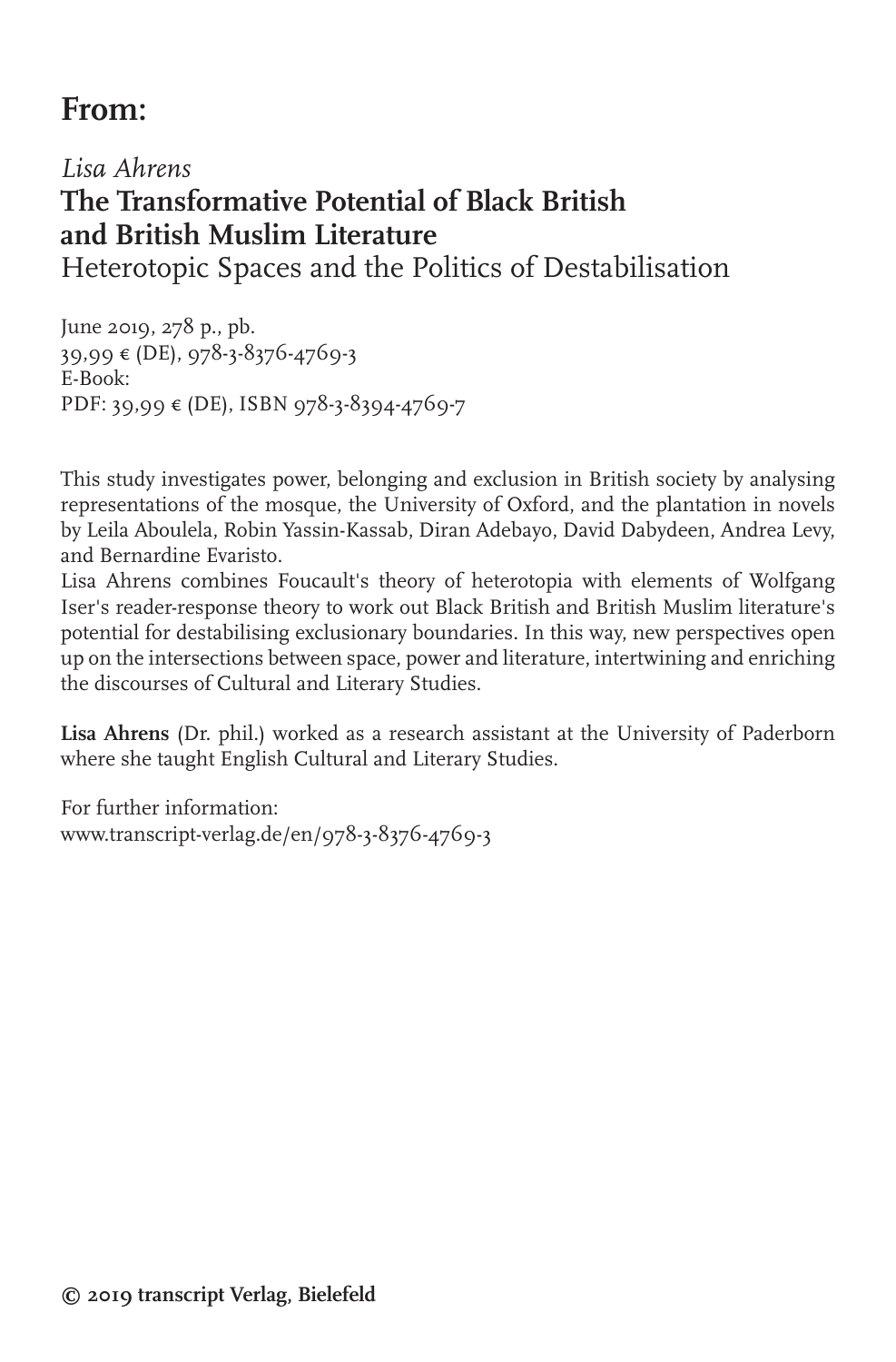## **Contents**

#### **Section One: Theoretical Perspectives**

| 1 Theoretical Framework: Perspectives on Power and Exclusion  29 |  |
|------------------------------------------------------------------|--|
| 2 Theorising (Interactive) Heterotopic Spaces                    |  |
|                                                                  |  |
|                                                                  |  |
|                                                                  |  |
|                                                                  |  |

#### **Section Two: Literary Representations of Heterotopic Spaces**

| 3.1 British Muslims Between Private Religiousness |  |
|---------------------------------------------------|--|
|                                                   |  |
|                                                   |  |
|                                                   |  |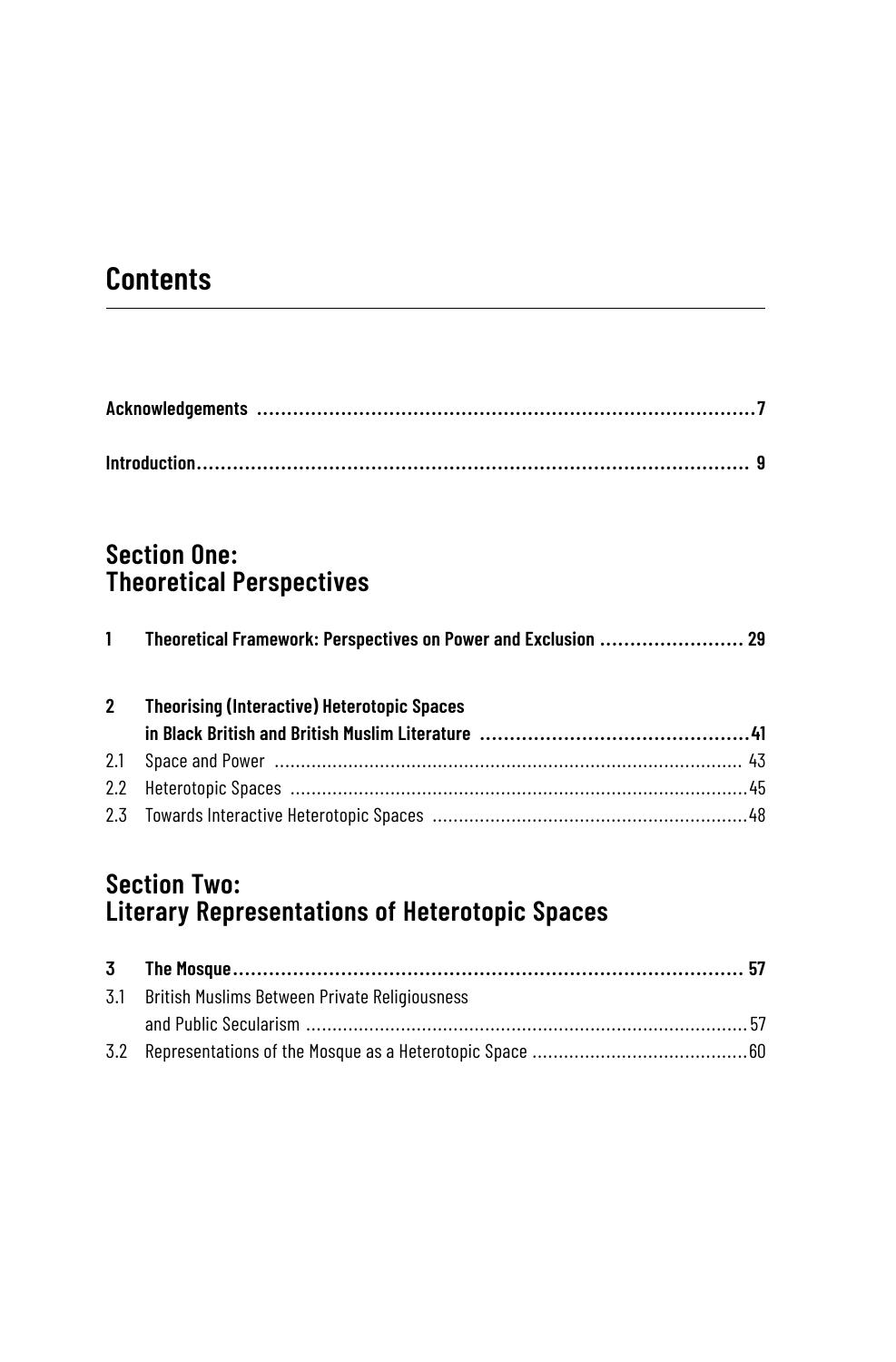| 4.2 Representations of the University of Oxford as a Heterotopic Space  93 |  |
|----------------------------------------------------------------------------|--|
|                                                                            |  |

#### **Section Three: Interactive Heterotopic Spaces**

| 6   |                                                                          |  |
|-----|--------------------------------------------------------------------------|--|
| 6.1 |                                                                          |  |
| 6.2 |                                                                          |  |
| 7   | Closeness and Distance: Creating Ideological Positions for the Reader205 |  |
| 7.1 | Between Reinforcing and Generating Perspectives:                         |  |
|     |                                                                          |  |
| 7.2 | Between Unreliable and World-Constructing Narration:                     |  |
|     |                                                                          |  |
|     |                                                                          |  |
|     |                                                                          |  |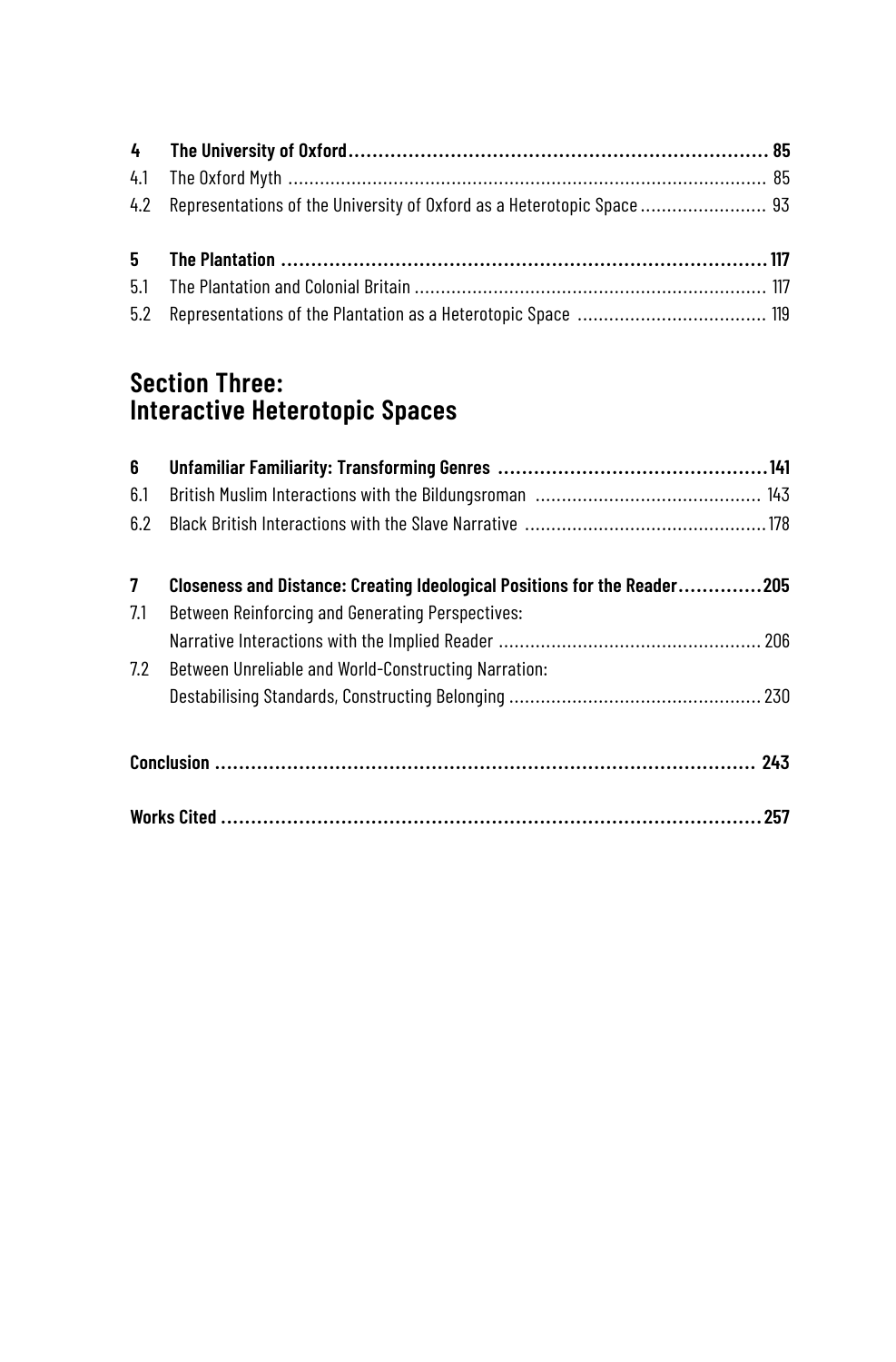### **Introduction**

During the years in which the present thesis was written, a number of significant, perhaps seismic events took place: In September 2015, former prime minister David Cameron addressed the Jamaican Parliament during his visit to the island, saying that "Britain is proud to have eventually led the way in its [slavery's] abolition" and that it was time to "move on from this painful legacy" (par. 13-14). His speech thus illustrates what Kehinde Andrews refers to as Britain's "progressive myth", expressing that "the act of abolition was 'British', but the atrocity of slavery was not" (par. 2-4). Moreover, in June 2016, Britain voted to leave the European Union after a controversial campaign which called on Britons to 'take back control' – a phrase which political journalist Steve Richards described as the "slogan of the year, and perhaps the century" (par. 1), and which seems to represent a sentiment of fear and conservatism. Indeed, recent studies have found clear indicators which suggest that the vote for Brexit was motivated by Islamophobia (Swami et al. 174) and public aversion to immigration (Goodwin and Milazzo 462), while FOI figures show that Brexit has in turn also generated a dramatic increase in racist and Islamophobic attacks (Bulman par. 1) And in 2018, the Windrush scandal revealed that, following then Home Secretary Theresa May's pledge in 2012 "to create, here in Britain, a really hostile environment<sup>1</sup> for illegal immigrants" (Kirkup and Winnett par. 7), about 50,000 people from the Caribbean who had been invited by the British Government to Britain after World War II are now threatened with deportation ("It's inhumane" par. 1).

What those incidents illustrate is that Britain seems to be shaped by rather clear‐cut and exclusionary boundaries both inside the country and in relation to the rest of Europe<sup>2</sup>. Indeed, the possibility of belonging to Britain appears to be available only to a limited number of individuals and societal groups. Examples from

<sup>1</sup> For an overview of potential poetic responses to "the discourse on deportation" (Herd 35) which was created by Theresa May's 'hostile environment' see David Herd's essay "Valediction Forbidden Mourning: Poetry in the Age of Deportation". Herd analyses how the 2016 Immigration Bill reinforces this hostile attitude towards migrants and refugees and calls for language and poetry to counter exclusion and create recognition for marginalised groups (ibid. 37).

<sup>2</sup> This is also illustrated by a collection of essays by British writers edited by Nikesh Shukla (2016) and Afua Hirsch's 2018 "hybrid of memoir, reportage and social commentary" *Brit(ish): On Race,*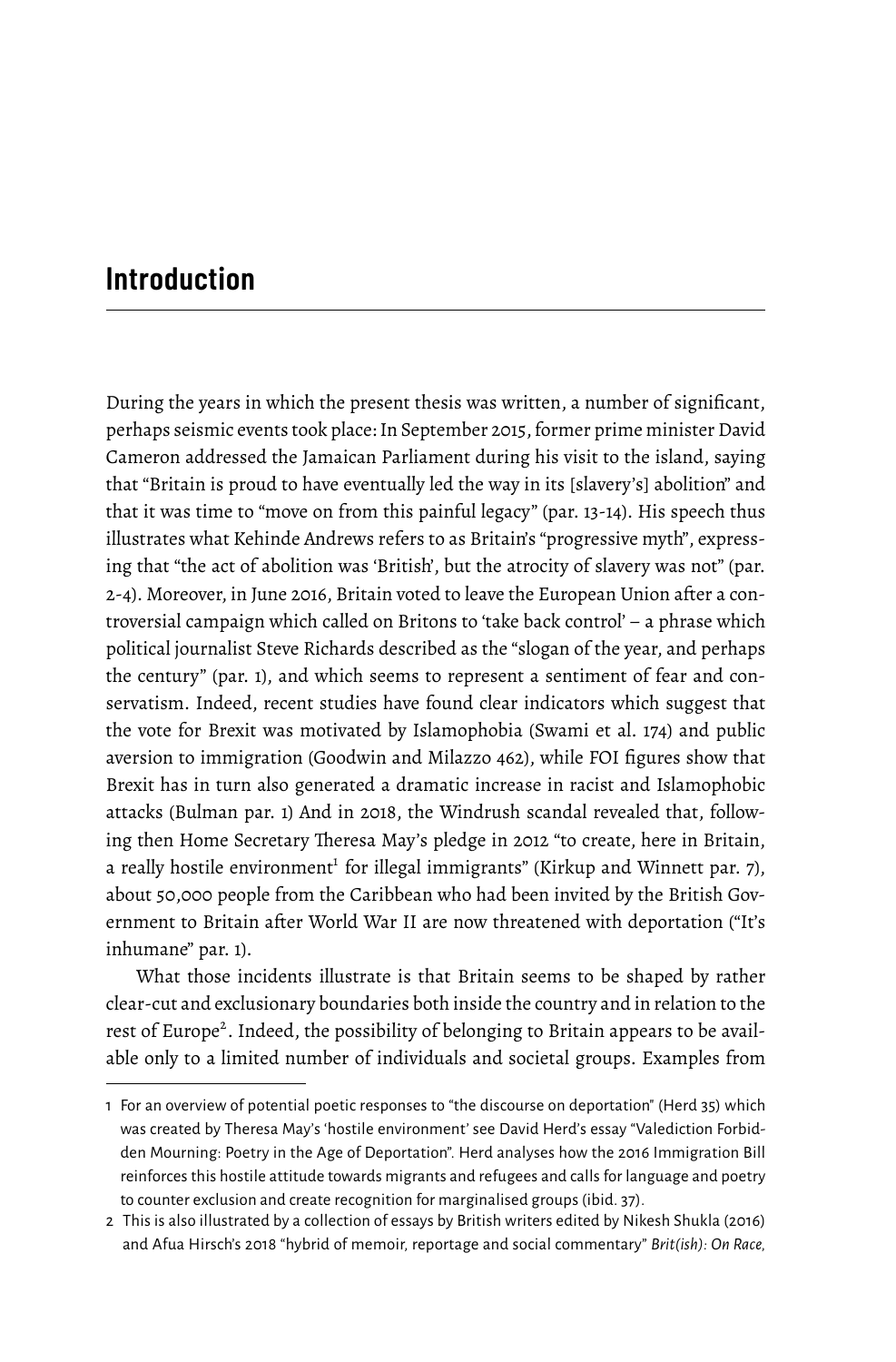public discourse like those mentioned above suggest that it is particularly black Britons and British Muslims who are frequently excluded. What plays a considerable role in generating (but also, as will soon be pointed out, countering) exclusion is representation. In their study *Framing Muslims: Stereotyping and Representation after 9/11*, Peter Morey and Amina Yaqin point out that stereotypical representations of Muslims like for instance "[t]he bearded Muslim fanatic, the oppressed, veiled woman, the duplicitous terrorist who lives among 'us'" (2) serve to "confirm[…] non-Muslim viewers of these images in their sense of superiority and cementing the threatening strangeness of the Muslim Other" (ibid. 3).Their remarks illustrate that representation and exclusion are inherently linked with societal power structures. Similarly, in his reading of representations of black athletes, Stuart Hall explains that representation, through the creation of meaning, has the power to create and naturalise power imbalances and "preferred meaning[s]" ("Spectacle" 228). Thus, representation has the potential to generate and reinforce exclusion or facilitate belonging. However, what this also implies is that exclusionary boundaries can potentially be destabilised and transformed through alternative representations.

The dynamics described above serve as a point of departure for the present thesis. Against the background of British cultural studies and literary studies<sup>3</sup>, it sets out to explore how contemporary black British and British Muslim writers use literary representations of space to engage with questions of belonging and exclusion. Gesa Stedman points out that cultural studies has "a political agenda – one that implies that the world can and needs to be changed" (5). The present study shares this view: It aims at analysing how black British and British Muslim novels challenge exclusionary boundaries set by dominant norms like secularism or whiteness, both on the level of representation and on the level of the potential interaction between reader and text. Space is here understood generally as "*a practiced place*" in Michel

*Identity and Belonging* (Grant par. 2). Hirsch writes, among other topics, about heritage, class, and the body, and reflects on her time at the University of Oxford. The blurb of Shukla's collection announces that the essays answer the question of "[w]hat's it like to live in a country that doesn't trust you and doesn't want you unless you win an Olympic gold medal or a national baking competition?". It thus foregrounds that black people's belonging is not only contested by dominant society, but also highly conditional and narrowly defined. What is particularly significant is that the book was funded by (potential) readers who donated the money necessary to publish the collection. It includes 16 pages of their names, with each listing about 70 donators. This clearly indicates the continued relevance of and interest in questions of black British belonging to Britain.

<sup>3</sup> Rainer Emig notes that "the relationship between Literary and Cultural studies in Germany, and particularly in the context of British Studies in Germany, is a special one" (28) and suggests that "a complete separation is […] unthinkable" (ibid. 29). Quoting Nelson, Teichler, and Grossberg, he highlights that "Cultural studies involves *how* and *why* such work is done, not just its content" (ibid. 30). As will soon be pointed out in more detail, this work combines a close reading approach with cultural studies' attention to power structures and its concern with social change in order to analyse how literary texts might challenge exclusionary boundaries.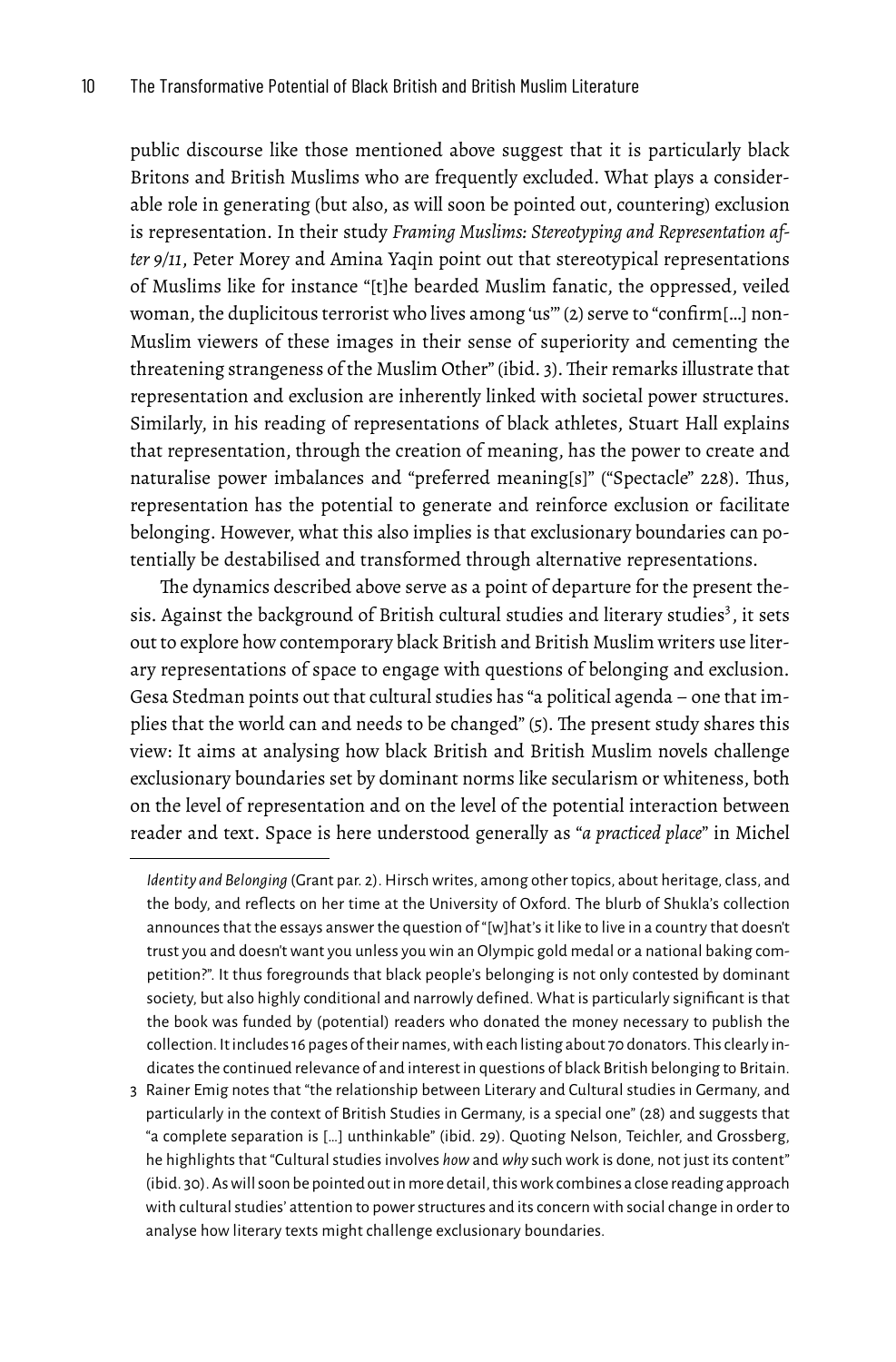de Certeau's sense (117, original emphasis), thereby foregrounding the idea that space and its cultural implications and meanings can be (re)shaped by individual agency and practices. More specifically, this work makes use of Michel Foucault's concept of heterotopia, a highly productive category which draws attention to the ways in which space and spatial practices can perpetuate or challenge power structures ("Other Spaces" 352). Building on Foucault's theory, the upcoming chapters will therefore read three selected spaces – the mosque, the University of Oxford, and the plantation<sup>4</sup> – as heterotopic spaces in order to analyse their potential for change. Moreover, in its conceptualisation of an interactive heterotopic space, the present thesis will open up an additional analytical category which examines the transformative potential implied in the interaction between reader<sup>5</sup> and text.

This work therefore argues that the concept of heterotopic spaces generates new perspectives on the possibility of destabilising exclusionary boundaries and changing power relations, as well as on the ways in which marginalisation and belonging are constructed. Regardless of how successful the attempt to change those structures is on the plot level of the works, it is suggested that literary representations of heterotopic spaces have the potential to create an interactive heterotopic space in which integration and exclusion can be reassessed. In this sense, the use of Foucault's concept put forward by the present thesis illustrates how heterotopia can be applied programmatically to the study of literary texts: The approach employed here offers a close reading of literary representations of heterotopic spaces which embraces the social, cultural, and political context from which they emerge and pays particular attention to power structures $^6$ . At the same time, the analysis also puts emphasis on the texts themselves and investigates their agency in guiding the reader towards certain ideological positions and outlooks, thereby potentially reinforcing or changing perspectives.

<sup>4</sup> More information on the choice of exemplary spaces for the present thesis will be provided in Chapter Two.

<sup>5</sup> More information on the present study's conception of the reader can be found in Chapters Two and Seven.

<sup>6</sup> Close reading is a strategy usually associated with New Criticism's focus on the intrinsic value of a work which disregards the context from which it emerges. However, the present thesis suggests that a close reading approach which pays attention to detail benefits from a broader perspective which also includes a work's background. By applying such an approach, this work aims at preventing arbitrary readings of the novels at hand as well as foregrounding the functions performed by particular representations and textual strategies.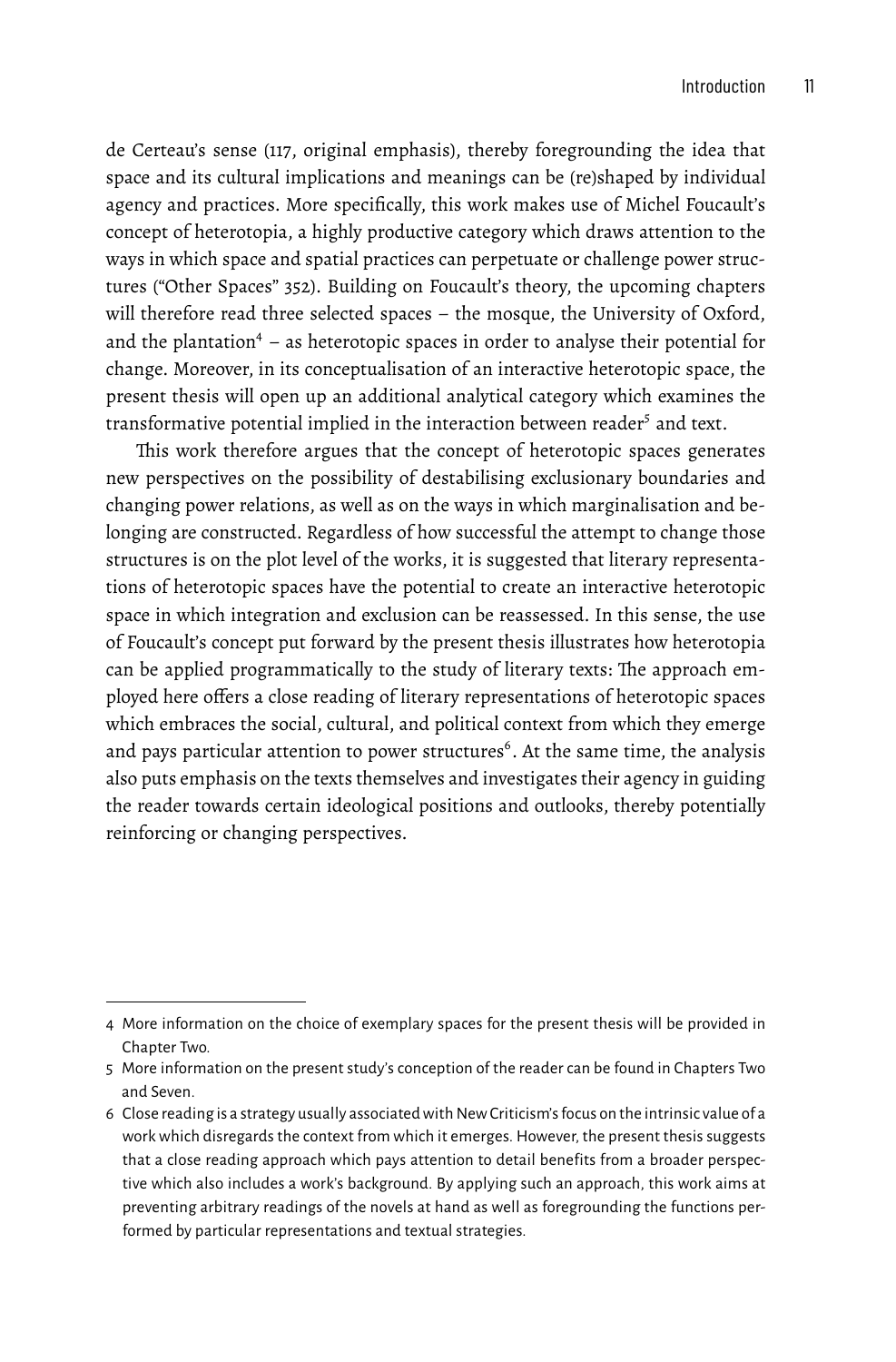Foucault's concept of heterotopia<sup>7</sup> has been given a lot of attention by researchers. However, despite its enormous significance for British cultural and literary studies, the concept still lacks a thorough examination with regard to its potential as an analytical tool in such a context. The present study is certainly not the first one to focus on literary representations of heterotopias, but it intends to move beyond the frequently descriptive approaches which classify or label spaces as heterotopias but refrain from close readings that focus on the functions and subversive potential implied in Foucault's concept. Thus, there are for instance critics who classify Chicano borderlands (Ashcroft, *Utopianism* 134), the woods in Shakespeare's *A Midsummer Night's Dream* (Moffatt 182), various spaces in Angela Carter's fiction, including catacombs, the castle, the prison, the city and the desert (Filimon 39), nature (Ismail et al. 153) and the mansion in Samuel Richardson's *Pamela* and Daniel Defoe's *Roxana* and *Moll Flanders* (ibid. 155-157) as heterotopias without paying much attention to their functions. Such readings appear to privilege the first five, rather descriptive principles of Foucault's theory and overlook its sixth feature, heterotopia's subversive potential. This is implied in the practices carried out there and in heterotopia's relation to the rest of societal space. Significantly, however, it is exactly its possible transformative function which constitutes heterotopia as an analytical tool.

At the same time, many critical perspectives also disregard heterotopia's literary origins, which Foucault outlined in *The Order of Things*8 . Notable exceptions are Bill Ashcroft, Tiziana Morosetti, Marcel Thoene, and Sarah K. Cantrell. Bill Ashcroft and Tiziana Morosetti write from a postcolonial perspective. While Ashcroft considers silence in J.M. Coetzee's oeuvre as a metaphorical heterotopic space which functions in a heterotopic manner ("Silence" 145), Morosetti reads African counter‐narratives by Femi Osofisan, Buchi Emecheta, and Ngũgĩ wa Thiong'o as "literary het-

<sup>7</sup> Within the scope of the present work, it is quite impossible to provide an overview of all research to date on heterotopia – the amount of texts would certainly provide enough material for a book-length study. A highly recommendable source which includes an in-depth and continually updated bibliography of literature on heterotopia is Peter Johnson's blog *Heterotopian Studies*. Chapter Two provides more information on Johnson's blog and on the various disciplines and areas in which the concept has been employed. Another overview of heterotopia's reception can be found in Kelvin Knight's PhD thesis on heterotopia in fiction (*Real Places* 22-34). The present thesis concentrates on works which are relevant for contextualising its understanding and application of heterotopia.

<sup>8</sup> More information on heterotopia's literary dimension will be provided in Chapter Two. At this point it is important to point out that the present thesis conceives of this literary dimension as going beyond merely focusing on the representation of heterotopic spaces in literature. Rather, it argues that textual strategies – like for instance the deliberate play with genre conventions, a text's narrative perspective or modes of mediation – can also have heterotopic and thus potentially subversive or transformative effects on the reader.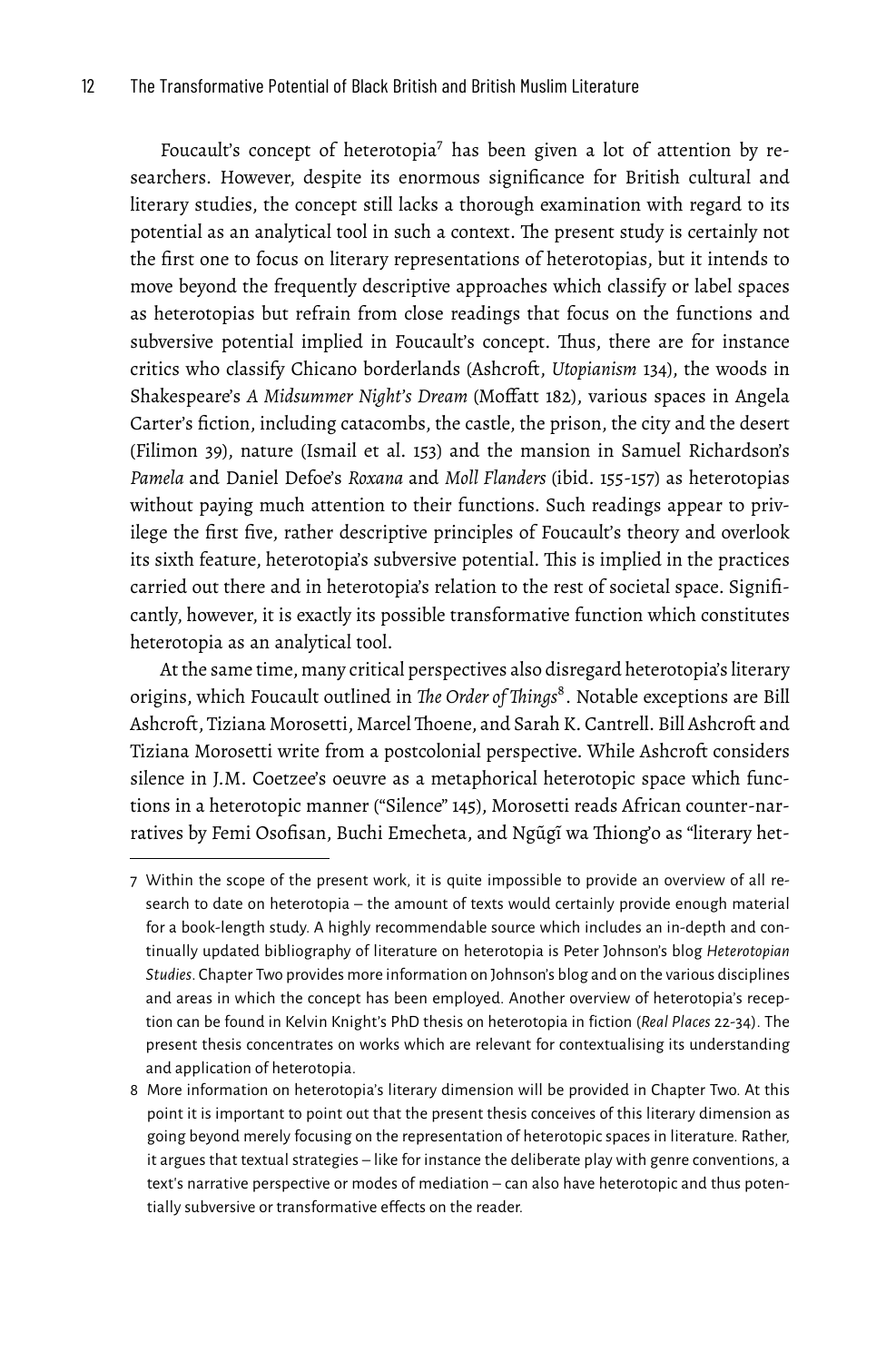erotopias" which employ non-realistic genres<sup>9</sup> (49). Cantrell explores Hogwarts in the Harry Potter novels as a heterotopic space which has "both reflective and compensatory functions, taking protagonists and readers away from their respective worlds in order to renew their sense of the conflicts that permeate those worlds" (209). Thus, she too draws attention to a literary text's heterotopic potential for change. All three researchers thus provide case studies which illustrate that textual strategies can have heterotopic, and thus potentially subversive effects. In his study of four American novels, Marcel Thoene comes up with the term 'narrative heterotopia' which he applies to Jonathan Franzen's *The Corrections*. Thoene suggests that a narrative heterotopia is

the socially constructed, dynamic entity that assumes different significations to different people at different times under different circumstances. St. Jude [the space analysed] is outsourced from being a mere place, and it even goes further than solely representing an inscribed place. By the time that two or more realizations of it collide, it is discursivized, therefore generating the heterotopia. (Thoene 161)

Thoene's definition draws attention to the fact that he conceives of heterotopia as a form of discourse and links it to what he describes as "the very heart of spatial studies, i.e. the historicity of spaces, the dynamics of attributes that society inscribes into spaces, or simultaneous significations that spaces signal to different recipients, which are all paradigms providing material for a plenitude of (historical) narratives" (ibid. 52). Even though Thoene does not elaborate on his understanding of discourse but only mentions Foucault's "crucial contribution to" the concept (ibid. 52), the notion of heterotopia as a form of discourse appears to share with the present study a concern with how 'language' (in its broadest sense) and textual strategies can develop agency and create particular effects. However, his concept of narrative heterotopia ultimately remains rather vague and opens up many questions: Like Ashcroft's, Morosetti's and Cantrell's readings, Thoene's approach does not clarify how exactly those strategies work, and to what extent heterotopia can be used as an analytical framework or tool which is employed to bring about a text's transformative heterotopic potential. This can probably be traced back to the fact that Ashcroft's, Morosetti's, and Cantrell's interpretations appear in the form of essays and Thoene's analysis takes up only a minor part of his study (it is not even

<sup>9</sup> At this point it seems appropriate to draw attention to the fact that the term 'heterotopia' does not always refer back to Foucault's theory. In her study, published in German, Judith Leiß for instance reads heterotopia as a sub‐genre of utopia and points out that her understanding of the concept differs from that of Foucault (40). She classifies those utopian texts as heterotopia which respond aesthetically to postmodernism (ibid. 20) and uses the term heterotopia because other critics in utopian studies previously employed it with reference to Foucault (ibid. 21; 39).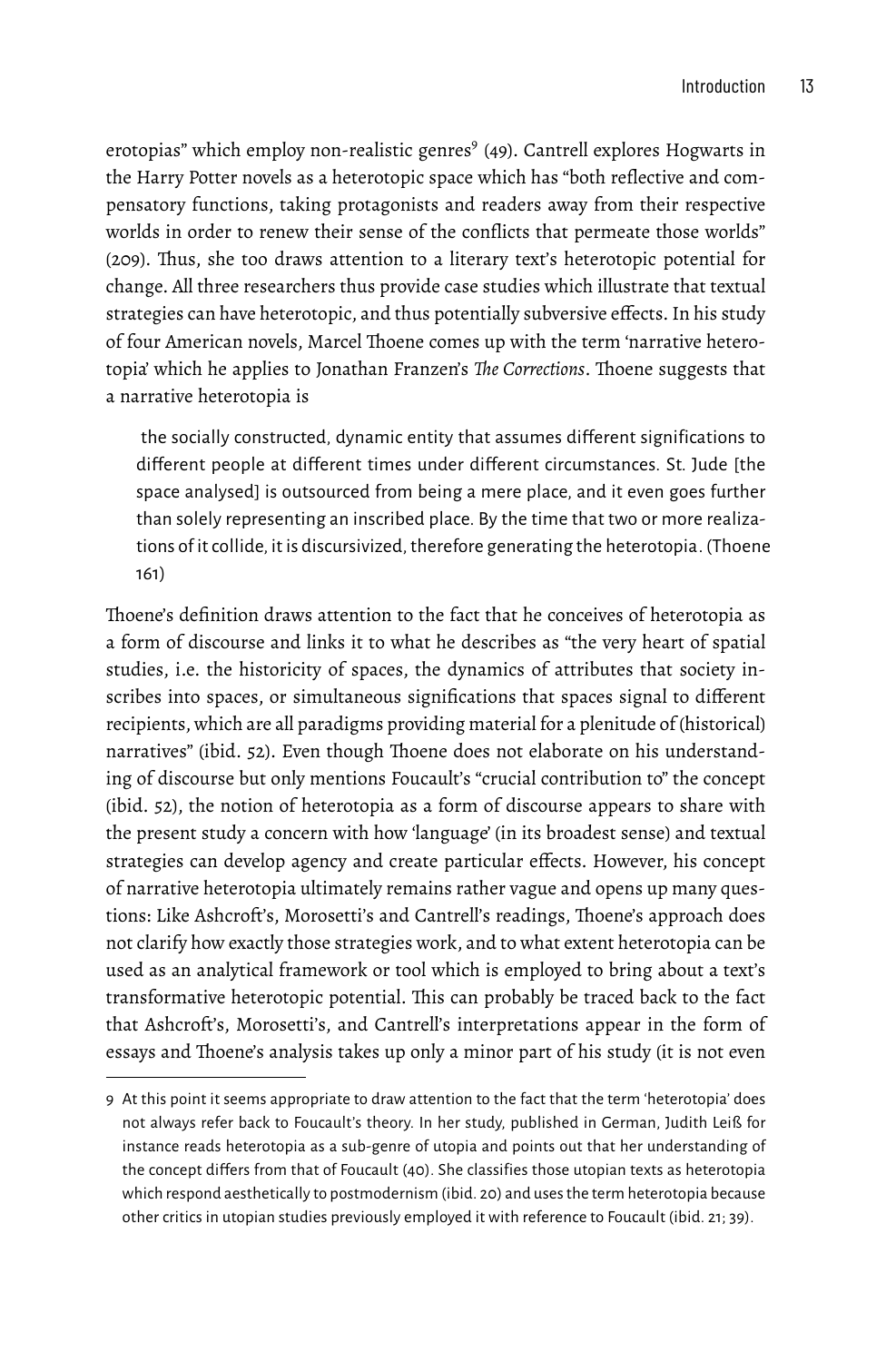mentioned again in the conclusion). This indicates that they do not have the necessary scope to bring about more in‐depth insights into the nature of heterotopia's literary dimension, or perhaps that they simply chose to focus on different, equally valid aspects of heterotopia than the ones investigated here.

There is, however, a longer study by Kelvin Knight entitled *Real Places and Impossible Spaces: Foucault's Heterotopia in the Fiction of James Joyce, Vladimir Nabokov, and W.G. Sebald*, which aims "to reclaim the heterotopia for literary analysis" (Knight *Real Places* 21). Additionally, many findings of his thesis can also be found in his later essay "Placeless Places: Resolving the Paradox of Foucault's Heterotopia" (2017). Disregarding Foucault's later definition of heterotopia in favour of the earlier French original transcript of Foucault's radio talk on the concept, Knight argues that heterotopia was never meant to be applied to real, tangible spaces (*Real Places* 21). Instead, he proposes to conceive of heterotopias exclusively as "literary motifs" (ibid. 21) and "fictional representations" of real spaces ("Placeless places" 142). However, focusing on heterotopic spaces only as 'literary motifs' still means that any analysis following his approach remains on the level of representation and disregards the potential textual agency those literary representations might have. Foucault's remarks on heterotopia's literary dimension on the other hand clearly reference the *effect* a text by Jorge Luis Borges, and particularly the way in which the narrative is arranged, had on him: It made him review the dominant mode of thinking at that time (Foucault, *Order of Things* xvi). Thus, Knight's understanding of heterotopia serves, like Ashcroft's, Morosetti's, Cantrell's, and Thoene's, to foreground that Foucault's concept does indeed not only refer to physically tangible places, but his approach finally does not seem to use heterotopia productively for literary analysis either. The present thesis on the other hand will show that focusing exclusively on the level of representation limits the enormous potential Foucault's concept implies for studying literary representations of space in the context of exclusionary boundaries and how they might be destabilised. In fact, it will become clear that the representational or plot level on which issues like power, ideology and social change are discussed can engage productively with an additional, interactive level. This level can be reconstructed by drawing attention to the narrative techniques and literary strategies that function in a heterotopic manner.

In order to develop, explore and assess heterotopia as an analytical tool from the perspective of literary studies, the present thesis is divided into three sections, each consisting of several chapters. The first section offers theoretical perspectives on power, exclusion, and space: Chapter One establishes the theoretical framework of this study and familiarises readers with Michel Foucault's concept of power, Louis Althusser's theory of ideology, Antonio Gramsci's understanding of hegemony and Stuart Hall's notion of representation. While all of these concepts will be used throughout the upcoming analyses, Sections Two and Three also draw on further theories from cultural studies (e.g. stereotyping or myth) and literary studies (e.g.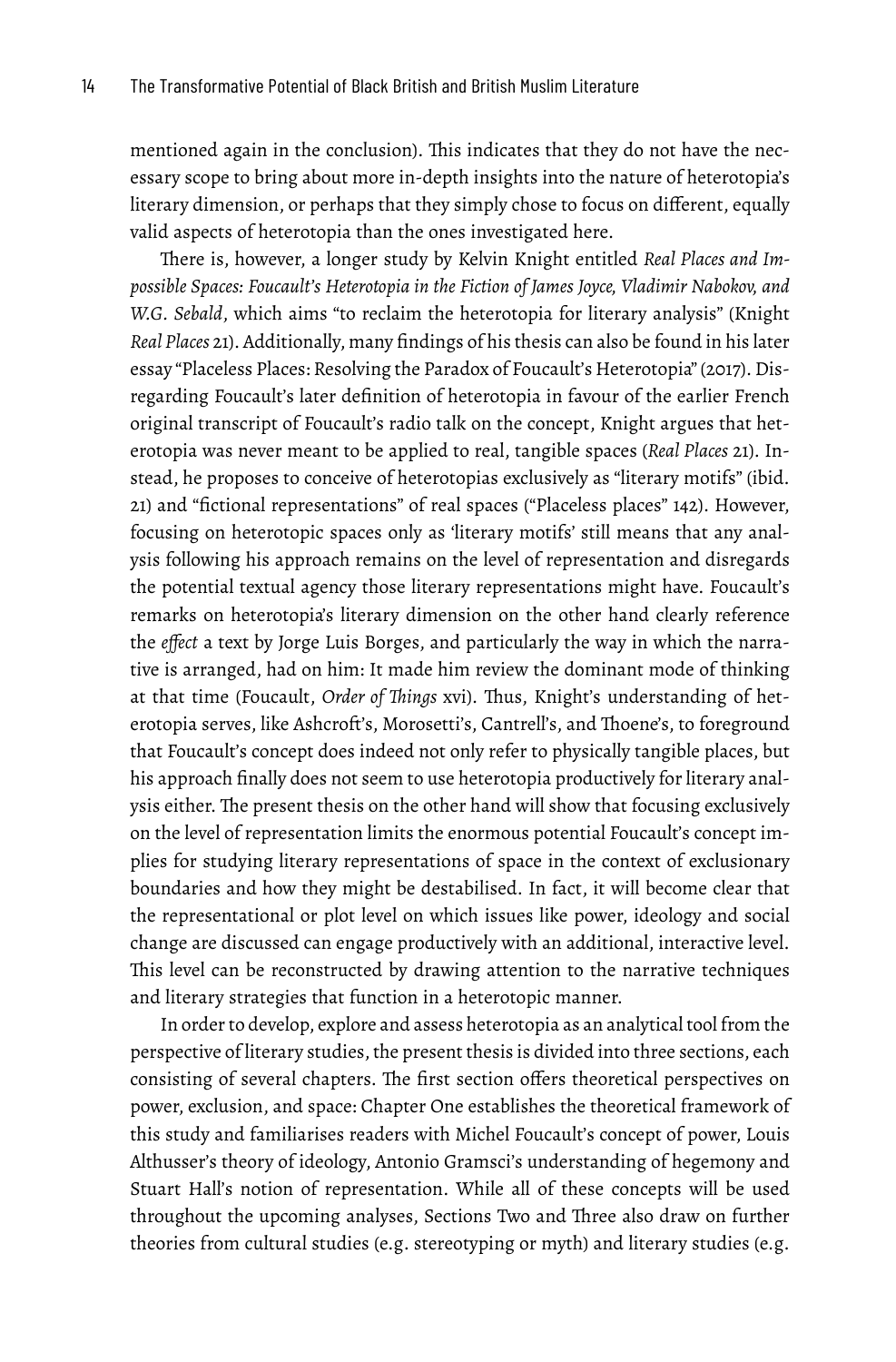genre theory and narratology). Chapter Two moreover illustrates the understanding of space on which this thesis is built. In addition, it introduces the concept of heterotopia in greater depth and clarifies its use of the term 'heterotopic space'. In a next step, it sets out to develop the concept of interactive heterotopic spaces by combining Foucault's notion of heterotopia with Wolfgang Iser's reader‐response theory. Such spaces are opened up by textual strategies which encourage readers to reassess established norms and outlooks.

Sections Two and Three then focus on the analysis of such (interactive) heterotopic spaces. Section Two argues from a cultural studies perspective and analyses the representation of three different heterotopic spaces in six contemporary novels. Each of those spaces is characterised by a central conflict which illustrates the exclusionary boundaries that marginalise particular ethnic and religious groups in Britain. This study investigates the possibility of destabilising those boundaries, which is implied in the heterotopic spaces at the heart of the respective chapters. Against the background of the apparently exclusionary binaries of secularism and religion, particularly Islam, in Britain, Chapter Three studies Robin Yassin-Kassab's *The Road from Damascus* (2008) and Leila Aboulela's *Minaret* (2005). It offers close readings of the different mosque spaces and spatial practices represented in the novels and focuses on their relationship to and interaction with the rest of social space in order to explore the mosque's heterotopic potential for overcoming the binaries mentioned above. Chapter Four is concerned with the conflict arising from the so-called Oxford Myth: the promise of societal belonging which is implied in an Oxford education, but frequently turns out to remain unfulfilled for black students10. Focusing on Diran Adebayo's *Some Kind of Black* (1996) and David Dabydeen's *The Intended* (1991), the chapter analyses representations of the University of Oxford and the extent to which it is shown to help the protagonists destabilise or even overcome exclusionary boundaries. Chapter Five offers a historical<sup>11</sup> perspective on a conflict that rests upon the brutal system of slavery which not only abused and excluded an unimaginable number of people, but also perpetuated notions of white superiority and British imperial power that last until today. In its reading of Andrea Levy's *The Long Song* (2010) and Bernardine Evaristo's *Blonde Roots* (2008), Chapter

<sup>10</sup> A prominent figure who has recently spoken about her experiences in Oxford as a black British student is Afua Hirsch, both in her book *Brit(ish): On Race, Identity and Belonging* and in an essay for the *Guardian*. She writes in the essay that upon hearing that she was a student in Oxford people usually presumed that she went to Oxford Brookes, "assum[ing] that was where someone who looked like me belonged" (par. 3). She also concludes that "our universities are both a symptom and a cause of segregation" (ibid. par. 5). Oxford, as the proverbial British or even English university, appears to represent this particularly clearly.

<sup>11</sup> By focusing on the plantation from a historical perspective, the present thesis foregrounds the "sense of historicity" which, according to Gesa Stedman, was introduced by cultural studies' "founding fathers" like Raymond Williams but has since then been lost (5).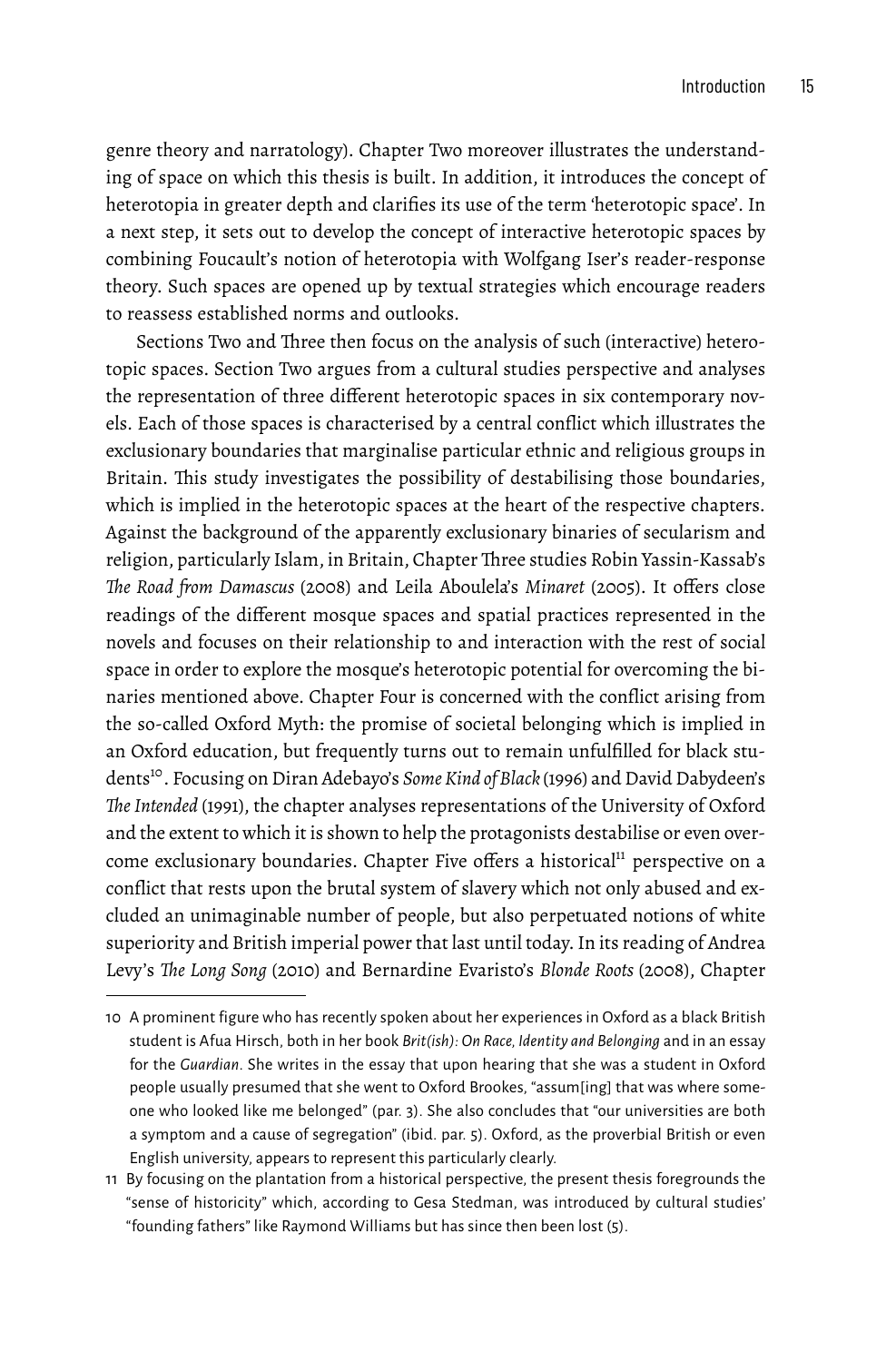Five therefore examines the heterotopic potential of the plantation in the context of Transatlantic slavery and analyses how the former slaves use the plantation in order to expose its compensatory, hegemonic function for the British colonisers.

Section Three then moves from a cultural studies analysis to a literary perspective on the three spaces selected for this thesis and puts the concept of interactive heterotopic spaces into practice. It explores two broader tendencies which can be seen to realise or support a text's heterotopic potential for change in the reader: creating unfamiliar familiarity and generating closeness and/or distance. The first tendency, investigated in Chapter Six, is generated by the transformation of genre conventions. The chapter thus offers an analysis of Yassin-Kassab's and Aboulela's modifications of the Bildungsroman genre, and Levy's and Evaristo's at times deliberate play with conventions of the slave narrative. The literary strategies examined in Chapter Seven are the textual interactions with an implied reader in *The Intended* and *Some Kind of Black*, as well as the use of unreliable and world‐constructing narration in *The Long Song* and *Blonde Roots*, all of which can be taken to develop closeness to or distance from particular ideological positions in the plot. Indeed, those strategies open up an interactive heterotopic space between reader and text. Such a space creates a realm in which the conflicts analysed in Section Two can be analysed on a level which goes beyond textual representation and instead examines the novels' textual agency.

These introductory remarks and the brief preview of the present study have hopefully shown that it is primarily concerned with heterotopia's potential for change and social transformation. Exploring this potential by applying a close reading approach to literary representations of heterotopic spaces which pays attention to the works' social, cultural, and political contexts at the same time seems particularly fitting, given that literature has long been associated with a social function. Literature's ability to offer alternative representations and change attitudes has for instance been addressed through "'writing back'" against established and canonical dominant narratives (Thieme 1). This tendency is particularly prominent in black<sup>12</sup> British and British Muslim literature, the two groups of texts at the centre of this work.

<sup>12</sup> The use of the term 'black British literature' has been debated intensely (e.g. Procter 5; Reichl 33-40; Stein 7-18). Discussions range from concerns about grouping together heterogeneous texts in the first place to the denomination 'black' British itself. In this context, Gail Low and Marion Wynne-Davies explain that "the use of upper or lower case 'b' in the term denotes different groups, with the lower case signifying non‐white communities that have suffered a history of racism, and the upper case 'B' referring to an assertion of a chosen Afro-centric cultural identity" (3). Since the present thesis is concerned with writers from diverse backgrounds such as Nigeria, Guyana, and Jamaica, and focuses on structures which generate belonging or exclusion, the use of lower case 'b' seems more fitting. However, it should be noted that the capitalised version is used when referring to theoretical concepts and categories which use an upper case 'B',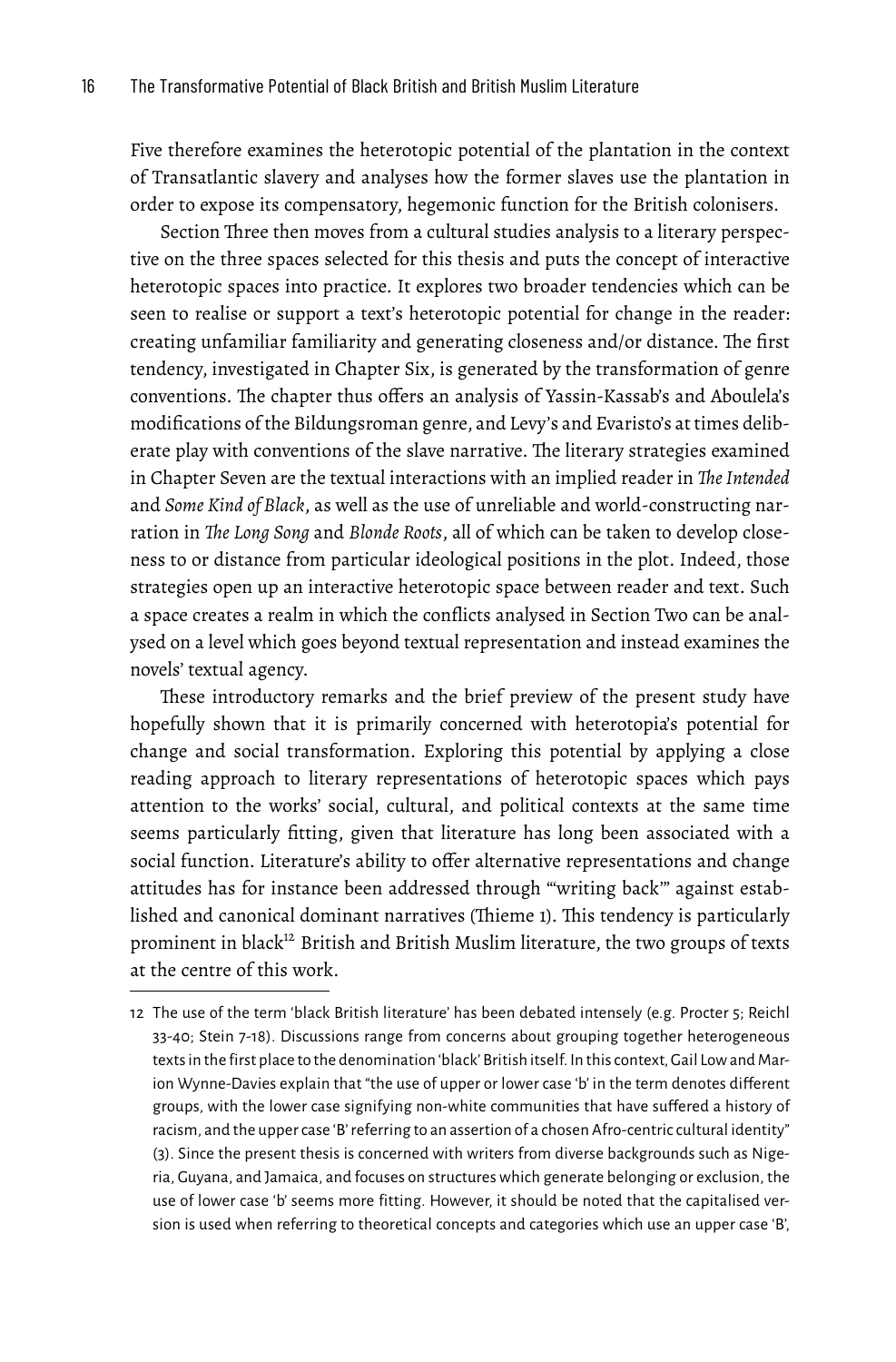#### **Black British Literature: Diran Adebayo, David Dabydeen, Bernardine Evaristo, and Andrea Levy**

According to Mark Stein, black British literature is particularly characterised by its heterogeneity (18). It can best be described as a

collective term that covers an imagined experiential field of overlapping territories. While at its narrowest it merely refers to writers with an African Caribbean background, at its widest it can include writing that takes recourse to domains such as Africa, Asia, or the Caribbean, and attendant cultural and aesthetic traditions. (Stein 17f.)

Still, what most texts which belong to the category of black British literature share is that they not only deal with Briton's black inhabitants, but also with British society more generally (Stein xii). Thus, Stein suggests that "[o]ne of the values of the term *black British literature* lies precisely in its reference to Britain and Britishness and its implied proposition that these concepts are subject to redress" (ibid. 17, original emphasis). This clearly illustrates that black British literature is concerned with questions of belonging, exclusion, and social change. Stein's observation that black British literature "is about redefining where one is staying, about claiming one's space, and about reshaping that space" (ibid.) is even more relevant for this thesis: His use of a spatial register points to the fact that many works of black British literature are actively involved in renegotiating the boundaries which generate marginalisation. Susanne Reichl also notes that black British literature can "be regarded as a counter‐discourse to mainstream British fiction in that it inscribes new positions and thus exerts some transformative power<sup>13</sup> (39f.).

The black British novels discussed in the present thesis, Diran Adebayo's *Some Kind of* Black, Bernardine Evaristo's *Blonde Roots*, David Dabydeen's *The Intended*, and Andera Levy's *The Long Song*, also engage with those concerns. Sara Upstone refers to Levy and Evaristo as "two of the most established recent black British writers" ("Some Kind of Black" 279). *The Long Song* was nominated for renowned prizes (it appeared on the longlist of the 2010 Orange Prize and was shortlisted for the 2010 Man Booker Prize) and won the 2011 Walter Scott Prize for historical fiction. This certainly indicates considerable public attention. *Blonde Roots* is equally acclaimed: It was shortlisted for the 2009 youth panel of the Orange Prize and longlisted for the original Orange Prize in the same year. In Ireland, it was longlisted for the

such as for instance the (female) Black British Bildungsroman (e.g. Tönnies, "Feminizing" 52 and Tönnies, "Black British Bildungsroman").

<sup>13</sup> Similarly, John McLeod concludes that black British literature "is often endeavouring to redraft an understanding of the nation and its people that is prompted by, but ultimately supersedes, exclusively Black British concerns" (46).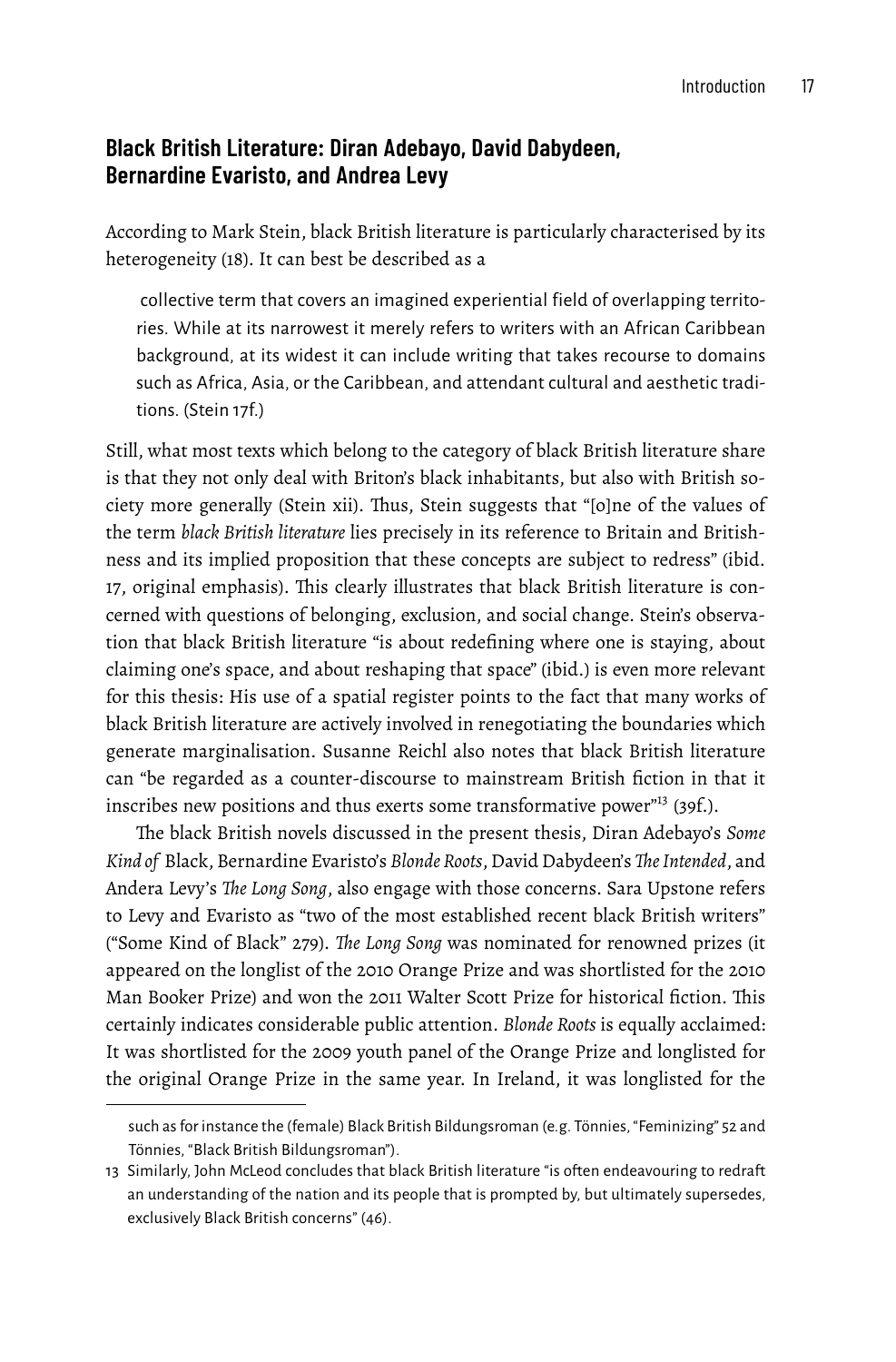2009 International Dublin Literary Award, it was a finalist for the Hurston/Wright Legacy Award in the U.S. and won The Big Red Read Award. *Some Kind of Black* won the 1995 Saga Prize even before it was published, the 1996 Writers' Guild Award and the 1997 Betty Trask Award, whereas *The Intended* was awarded the Guyana Prize for Literature in 1991. It is perhaps because their works have been published by smaller publishing houses (Abacus and Peepal Tree) than Levy's and Evaristo's novels (Headline and Penguin) that they seem to be less well‐known to a non‐academic audience.

Research on Levy's and Evaristo's novels is mostly homogeneous in foregrounding their focus on rewriting history $^{14}$  and their categorisation as slave narratives $^{15}$ . Indeed, similarly to this work, most researchers have read *The Long Song* and *Blonde Roots* as neo‐slave narratives, with some of them investigating the novels' affiliation with the genre in greater detail (e.g. Lima 135 and Burkitt 408f.). Sofía Muñoz-Valdivieso has examined *The Long Song* "in the context of comic African American slavery fiction" ("This tale" 45) and has foregrounded both novels' status as British varieties of the slave narrative ("Neo-Slave Narratives" 43 and "Revisiting" 62). Her observations in this respect serve as a point of departure for the analysis in Chapter Six and will be explored there in greater depth with regard to the novels' appropriations of various features of different slave narrative varieties. Space does not feature prominently within research on the two novels. Indeed, neither Levy's nor Evaristo's novel has been read in the context of space, let alone heterotopia. The plantation is merely considered as a background against which the plot unfolds, but there is to date no study which has focused on it explicitly. It is perhaps because the plantation features so prominently in the novels that it has so far been taken

<sup>14</sup> Sara Upstone for instance considers *The Long Song* and *Blonde Roots* as "strategic rewritings of history intended to simultaneously speak to the silencing of black voices in conventional historiography, and the realities of race relations in contemporary Britain" ("Some Kind of Black" 280). Similar views are expressed by Tolan's (100), Baxter's (80), Fischer's (112), Muñoz-Valdivieso's ("This tale" 39), Laursen's (66), Lima's (137-144), and Flajšarová's (321) readings of *The Long Song*, and in Burkitt's (407) and von Rosenberg's (385f.) analysis of *Blonde Roots*. Jana Gohrisch on the other hand identifies factors which limit the subversive function of Levy's novel (430).

<sup>15</sup> Researchers who offer different perspectives on the two novels are for instance Fiona Tolan, Judie Newman, Ole Laursen, Michelle Gadpaille, and Elif Öztabak-Avci. While Tolan employs a feminist and postcolonial perspective and compares *The Long Song* to Jean Rhys's *Wide Sargasso Sea* (103-106), Newman reads *Blonde Roots* as a utopian text (284) and links its reversal strategy to *Lord of the Flies* byWilliam Golding(285). Laursen examines *The Long Song* in the context of trauma studies and Hirsch's concept of postmemory (53), and Gadpaille draws attention to the practice of 'pica' – consuming non‐food items – as "a structural motif" in the novel (3). Öztabak-Avci investigates the narratee in Levy's novel (118). Her approach is interesting because it includes the level of interaction between reader and text, even though by focusing on the narratee she employs a rather different approach than the present study.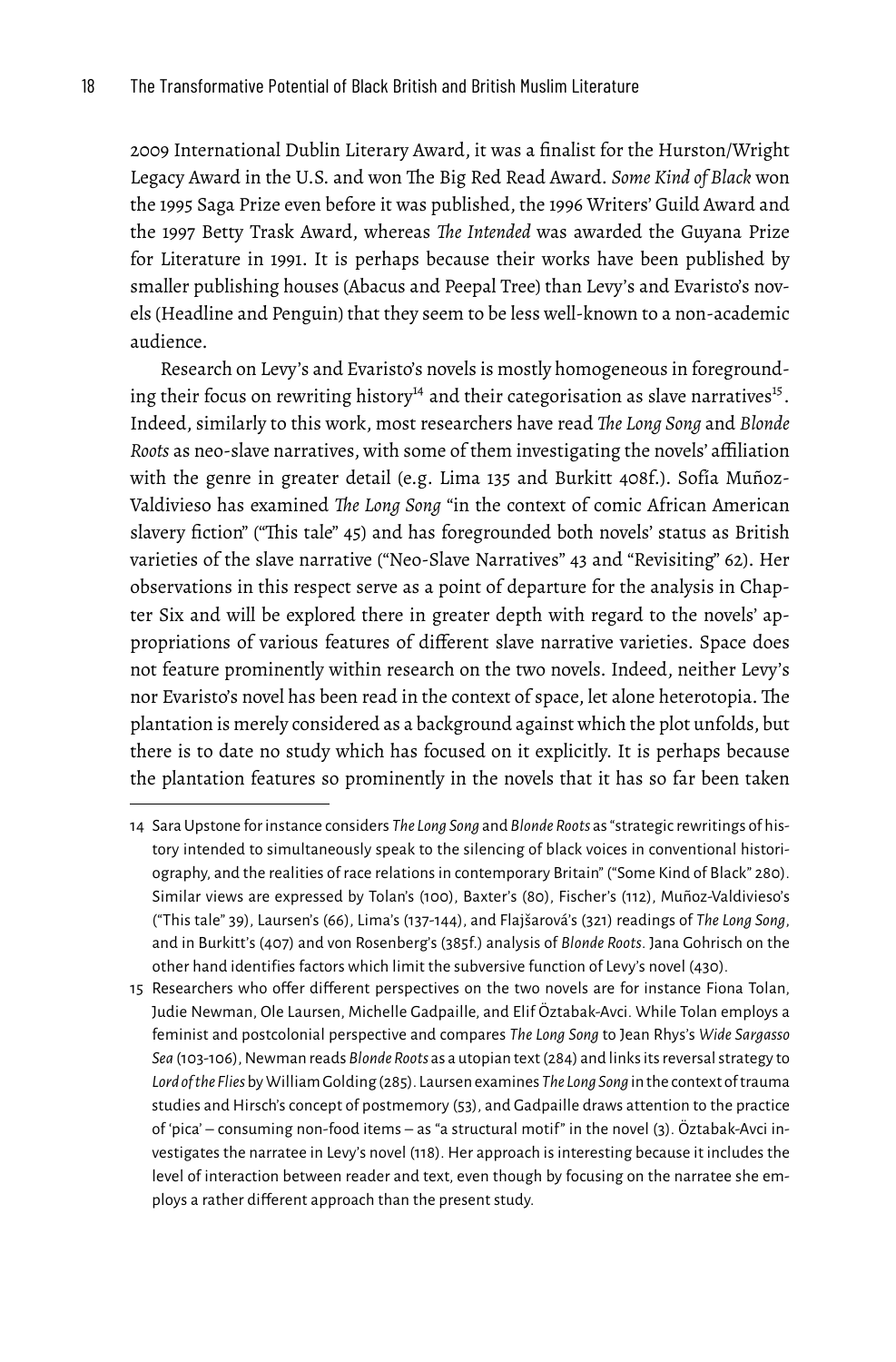for granted and thus neglected in previous research. Critics have certainly identified the novels' potential for generating new perspectives on Britain's legacy of slavery and questions of belonging. However, neither their categorisation as slave narratives with a rhetorical function, nor researchers' preoccupation with the texts' rewriting of history have led to an examination of how their use of literary strategies might interact productively with representations of space so as to encourage an active, and potentially subversive reading process. The present work intends to close this gap by providing a close reading of the plantation as a heterotopic space and a thorough study of the textual strategies which might destabilise boundaries and promote transformation.

Similarly, there are no critical perspectives on *The Intended* and *Some Kind of Black* which have read the University of Oxford as a heterotopic space. It is certainly true that Oxford does not feature too prominently as the actual setting of the plots. Most critical readings appear to have overlooked the enormous significance which Oxford and the Oxford Myth attached to it carry for the protagonists and their sense of belonging to Britain. Indeed, while critics have focused on the representation of London and its North-South divide in Adebayo's novel (Sommer, "Texts" 359f.; Stein 19) and the switches between London and Guyana in *The Intended* (West 226; Relich, "A Labyrinthine Odyssey" 129), Oxford in general has been disregarded in secondary literature on the two novels but for one notable exception: Reading *Some Kind of Black* and *The Intended* as "'postcolonial' university novels", Merle Tönnies offers highly insightful close readings of Oxford ("Postcolonial University Novel" 16). She concludes that in Adebayo's narrative, "[t]he self‐seclusion of the institution is [...] brought to the reader's attention in the very set-up of the plot" (ibid. 28). Similarly, she points out that Dabydeen's depiction of the protagonist's experiences at an Oxford library indicate the fact that ultimately, "exclusion cannot be suppressed and manifests itself implicitly on a number of levels" (ibid. 25). Her position thus introduces a more critical perspective on Oxford<sup>16</sup> in the two novels than in most other research, where Oxford is at times mentioned but not really analysed: Many readings of Adebayo's narrative have for instance suggested that the protagonist Dele's Oxford education provides him with the cultural resources to construct an identity (Mathias 177) or that it "makes him part pf the elite, upper class" (Câmpu 60). In her reading of *Some Kind of Black* as a representative of "utopian realism", Sara Upstone indeed considers Dele's admission to Oxford the novel's utopian element<sup>17</sup> ("Postcolonial" 144).

<sup>16</sup> Chris Weedon shows similar tendencies when he briefly mentions the University's representation as "*supposedly* liberal" (87, emphasis added).

<sup>17</sup> The realist element consists of the novel's depiction of violence, dialect, racism and its detailed geography of London (Upstone "Postcolonial" 143).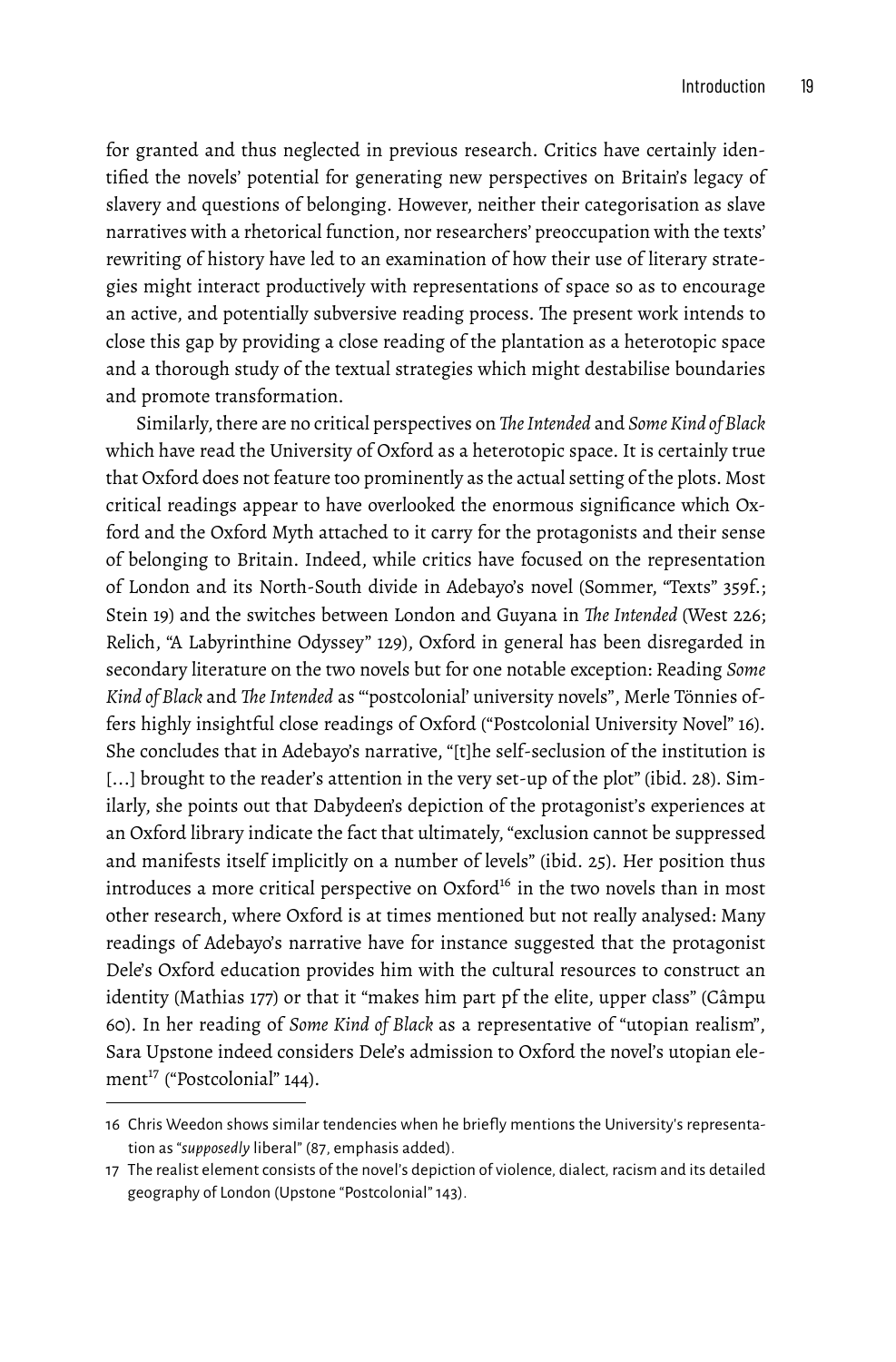Most researchers celebrate Dele's hybrid identity (Kurtén 53f. and George Sesay 103f.) and the novel's depiction of the complexities of a multi‐ethnic society (Dawes 22f.)18. Despite those dynamics, there are also critics who have noticed *Some Kind of Black*'s overall "tragic plot" (Stein 19). This observation is supported by Koye Oyedeji, who concludes that Adebayo's text "serves[s] to remind us of the tensions and obstacles of [sic] which we face as we negotiate the differing dominant ideology of the territory we call home" (370). The present study shares his opinion and intends to provide insights into how this perspective is generated by the novel's representation of Oxford as a heterotopic space. At the same time, it is argued here that *Some Kind of Black* still contains elements which might counter the pessimistic outlook on the plot level. These elements will be examined by applying the concept of interactive heterotopic spaces in Chapter Seven. Research on *The Intended* is most extensive<sup>19</sup> compared with the other three black British novels discussed here, but at the same time also particularly homogeneous, with the novel's use of intertextuality as its predominant concern. In contrast to the present study, most research considers *The Intended* a subversive, "decolonizing" (McIntyre 154) text. This evaluation is frequently based on the novel's use of intertextuality as a signifier of agency (Stein 169) and a hybrid identity (Fernández Vázquez 81 and 87; West 234f.)<sup>20</sup>. Even

<sup>18</sup> Mark Stein (19) and Kwame Dawes (22f.) express similar views, whereas Sabrina Brancato offers a curiously negative reading of Dele's identity when she suggests that he stands for an "essentialist and static notion of identity" (60) which illustrates the novel's overall "dichotomous stance" (ibid. 64).

<sup>19</sup> There is for instance an edited volume edited by Kevin Grand on David Dabydeen's oeuvre which also includes three essays on *The Intended.* Similarly, a collection of essays on postcolonialism and autobiography in the works of Michelle Cliff, David Dabydeen, and Opal Palmer Adisa includes articles by William Boelhower, Wolfgang Binder, Tobias Döring, and Martina Ghosh-Schellhorn, who explore *The Intended* against the background of autobiography.

<sup>20</sup> Further examples are for instance Russell West-Pavlov's analysis of the novel's depiction of Joseph Conrad's *Heart of Darkness*. He argues that Conrad's text functions as "the principal pedagogic text through which reading skills, and thus access to hegemonic English culture, subsequently endorsed by examination results and university entrance, is transmitted to a young generation of immigrants" (52). In a surprinsingly optimistic reading of the *The Intended*, which seems to confirm the Oxford Myth, Mario Relich observes that their discussion of *Heart of Darkness* "reveals so much about Shaz, Joseph and the narrator himself" ("Literary Subversion" 55). He pays particular attention to the fact that the narrator's reliance on the literary text itself helps him to create "his own individual identity", whereas Joseph's attempt to produce a film version of it leads to his ultimate failure"because film turns out to be too treacherous a medium" (ibid. 53). José Santiago Fernández Vázquez sees Joseph's interpretation of *Heart of Darkness* as a counter‐discourse which challenges the narrator's trust in dominant hegemonic discourses (88). Karen McIntyre argues that Dabydeen's novel contains a "revisionary rewriting of canonical material – […] Joseph Conrad's *Heart of Darkness*" (159). Similarly, in his review of the novel, Charles Sarvan meticulously draws attention to aspects which he sees as (direct) references to *Heart of Darkness* (58-61), and Mark Stein suggests that *The Intended* "'writes back'" to Conrad's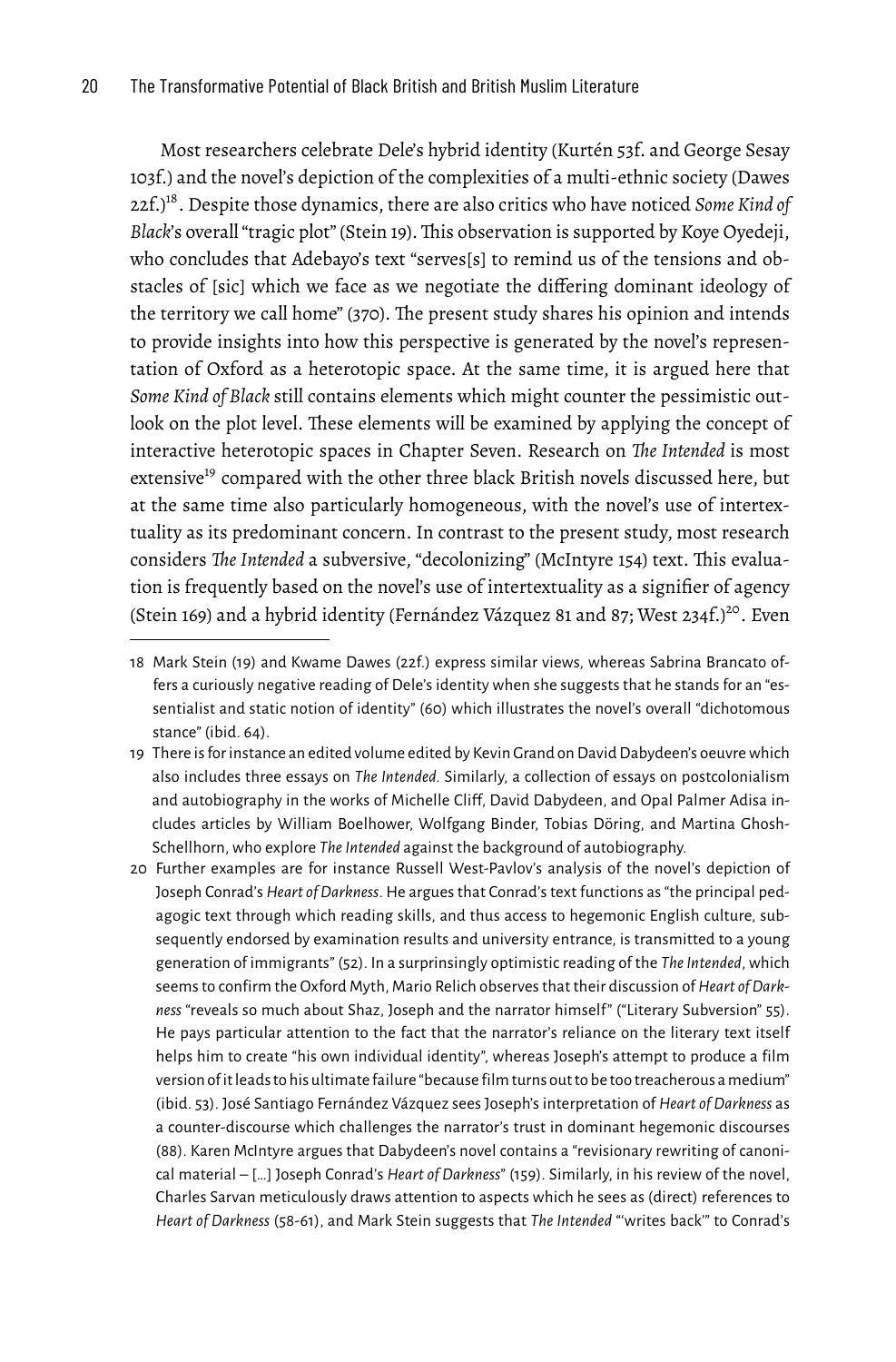though there are critics who have noted that the protagonist's degree of assimilation is highly problematic (West-Pavlov 50; West 221; Fee 69), they still tend to see the use of intertextuality in the novel as a highly positive element<sup>21</sup> which counterbalances the protagonist's ambiguous development. This work takes up a different stance and will show that other strategies in the novel are so dominant that they in fact limit the role of intertextual references. The present thesis attempts to offer a more nuanced reading of *The Intended* and *Some Kind of Black* than can be found in most other research. Such a perspective requires the analysis to not only acknowledge the functions of Oxford as a heterotopic space in the novel but also examine how textual strategies might contribute to or interfere with the novels' heterotopic potential for change in the reader.

#### **British Muslim Literature: Robin Yassin-Kassab and Leila Aboulela**

Robin Yassin-Kassab's *The Road from Damascus* and Leila Aboulela's *Minaret* belong to the category of British Muslim literature<sup>22</sup>. The term 'British Muslim literature' is used here to refer to contemporary texts by British Muslim writers which mirror a

novel (164) and thus concludes that the novel foregrounds "textual agency" (ibid. 169). For a discussion of further intertextual references in the novel, including William Shakespeare and William Wordsworth, see Jutta Schamp (134-140). Other examples of critics who focus on intertextuality in the novel are Pietro Deandrea (168) and Mark McWatt (112).

<sup>21</sup> Other topics in secondary literature which are considered to contribute to the overall optimistic reading of the novel are its use of Creole (Parry 91; Fernández Vázquez 98; West 230) as well as "[t]he text itself, in its form, its deliberate messiness [which] counters the iron cage of racial absolutism and hierarchy" (Fee 124).

<sup>22</sup> The designation of texts by writers with a British Muslim background is still being debated: Critics have for instance used terms like "British Muslim Migrant Fictions" (Nash, *Writing Muslim Identity* 26), "literature by writers of Muslim heritage" (Chambers, *British Muslim Fictions* 5), "British MuslimWomen'sWriting"(Tancke 1),"Muslim Immigrant Fiction"(Hassan 298) or"black British Muslimah Literature" (Schmidt 25-35) to designate different aspects and emphases of texts by writers with a British Muslim background. There are also perspectives which refrain from employing any specific designation by making use of descriptions. Examples are Esra Mirze Santesso's monograph *Disorientation: Muslim Identity in Contemporary Anglophone Literature*, which includes a chapter called "Islam and British Literature" (28-56), or Rehana Ahmed's *Writing British Muslims: Religion, Class and Multiculturalism*(2015). The present study has selected the term 'British Muslim literature' for a number of reasons: It is supposed to foreground similarities to the other group of texts analysed here, black British literature. They share the concern with questions of marginalisation and belonging, but differ in a very crucial aspect: As pointed out previously, black British literature operates within a framework of racism and ethnicity, whereas Aboulela and Yassin-Kassab focus on religion and Islamophobia. The two signifiers 'British' and 'Muslim' thus serve to highlight the fact that this work is concerned with British literature and that it analyses texts in terms of religion rather than ethnicity.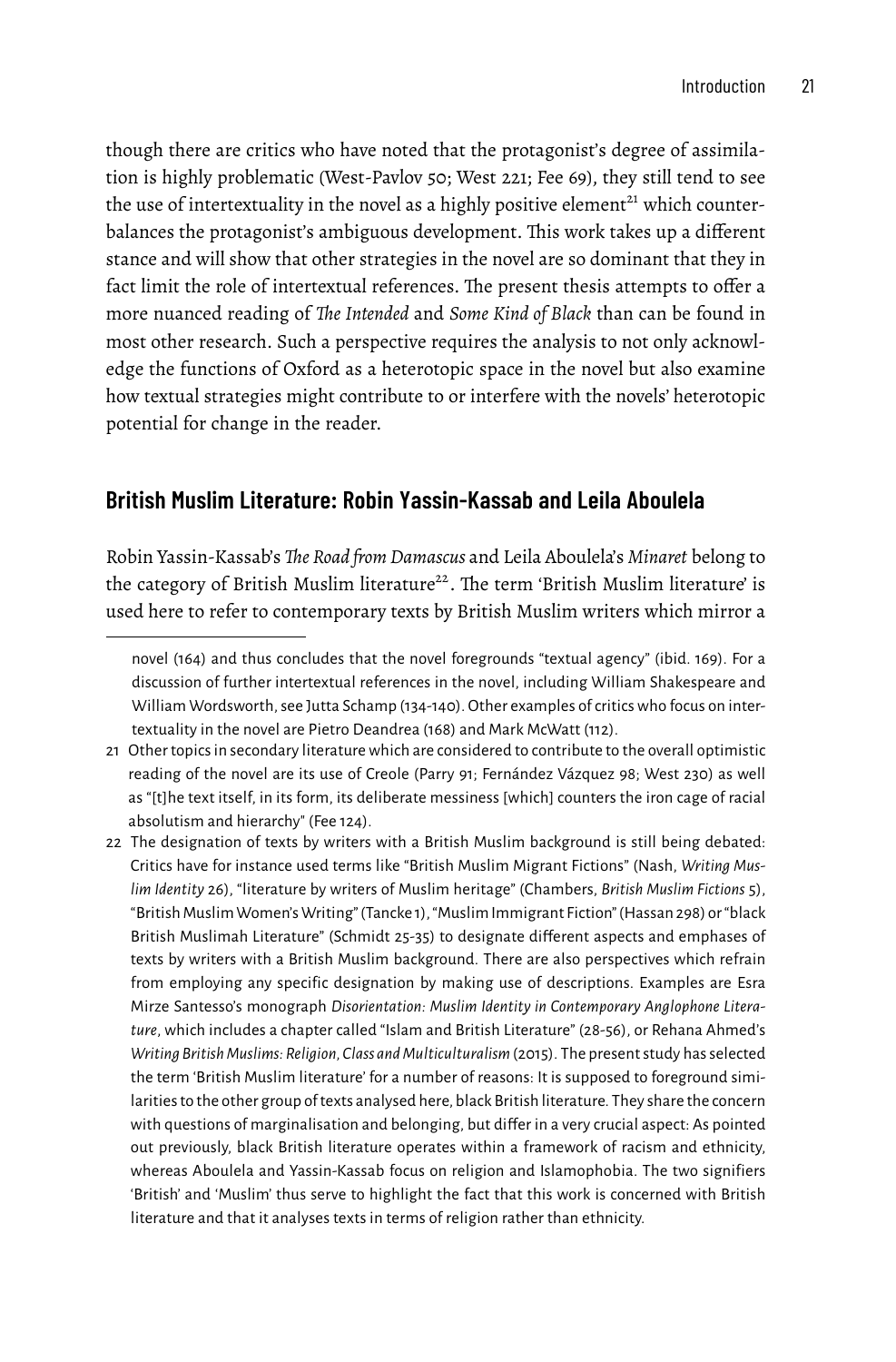shift from ethnic to explicitly religious issues, and which aim at "re‐map[ping] the British landscape from a broadly Muslim perspective" (Chambers, "Recent Literary Representations" 179). In this sense, the novels discussed in the present work belong to a rather recent tendency within literary representations by British Muslims. It developed after 2001, when Britain saw "clashes between British South Asian and white youths in the northern English cities of Burnley, Oldham and Bradford" and the 9/11 attacks led to "the so-called 'war on terror'" (ibid. 176). This does not mean that literature in Britain did not focus on Islam before those events. Rather, Chambers argues that writers like Hanif Kureishi, Zadie Smith or Ian McEwan "have used Islam rather reductively, typically as a marker of fundamentalism, Islamism or the stereotypical figure of the terrorist" (ibid.  $175)^{23}$ . Islam occupies a central position in those texts, but it still "remain[s] subservient to other issues such as gender, class, sexuality and regional identities" (Chambers, "Recent Literary Representations" 175). In contrast to that, the texts analysed here belong to a group of narratives which portray Islam in a more complex way. Chambers sees them as a response to Islamophobia (ibid. 176) and suggests that they "are beginning to challenge the dominance that the concept of ethnicity has had over perceptions of migrant diasporic writing" (ibid. 187). Other critics have made similar observations: Esra Mirze Santesso for instance identifies "a shift in recent Anglophone fiction from a focus on ethno‐racial tension to religious alienation" (4). Thus, rather than dismissing religion as a secondary marker of identity, writers like Aboulela<sup>24</sup> and Yassin-Kassab consciously engage with the possibility of belonging to Britain while at the same time being a practicing Muslim<sup>25</sup>.

The complexity which characterises British Muslim literature's treatment of Islam is also mirrored in the secondary literature on Aboulela's and Yassin-Kassab's novels. While there is only a handful of contributions available on *The Road from Damascus*, which are mostly concerned with questions of identity and representations of Islam<sup>26</sup> (Chambers, "Sexy Identity-Assertion" 119; Rashid 93; Hilal 16; Ilott 31-42), Aboulela's *Minaret* has generated a broad spectrum of criticism. In his *Guardian* review of the novel, Mike Phillips describes it as "a challenging tale" (par.

<sup>23</sup> For a similar view see Catherine Rashid, who adds Nadeem Aslam's *Maps for Lost Lovers*to the list mentioned above (94), a writer whom Chambers also includes in the new tendency she identifies ("Recent Literary Representations" 179-182).

<sup>24</sup> In fact, Lindsey Moore refers to Aboulela as "to date the most high-profile advocate of the Islamic revival in English‐language literature" (75).

<sup>25</sup> Critics argue that this development can also be observed in society in general: Stefano Allievi identifies a "'return of religions'" (19) in secularised public spaces, while Nasar Meer suggests that there is a new "'Muslim consciousness'" which explains British Muslims' increasingly dynamic negotiation of their religious identity (180). For more information see Chapter Three.

<sup>26</sup> The only reading which adopts a different perspective can be found in Anna Rettberg's essay on the novel's approach to conviviality (188).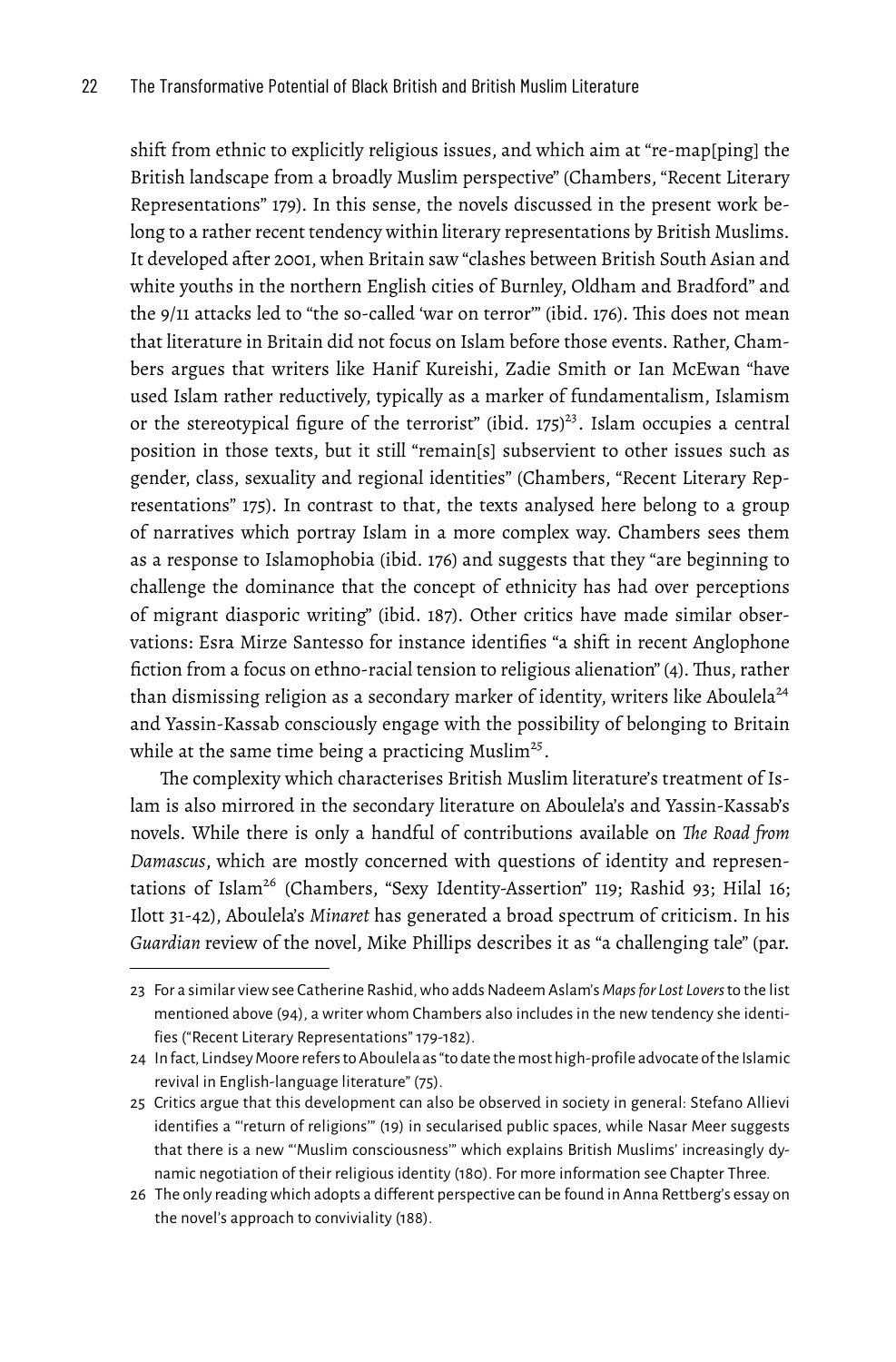1) and notes that "Aboulela takes a huge risk in describing her heroine's religious conversion and spiritual dedication" (ibid. par. 11). His register already indicates that critical opinion on *Minaret* is extremely diverse and ranges from highly positive readings in the context of feminism (Hasan 100; Schmidt 123), empowerment and female choice (Cariello 340f.; Hunter 96; Dimitriu 124) to "right‐wing Islamism" (Abbas 84), a "fundamentalism" that is "apolitical" (Hassan 317) as well as criticism of the novel's pedagogic and didactic undertones (Nash, *Anglo-Arab Encounter* 145; Hunter 88; Abbas 90). In this context, the *hijab*, the Muslim veil, features as a dominant motif in secondary literature (Santesso 91-97; Canpolat 226-232; Schmidt  $115$ -120)<sup>27</sup>. It is perhaps because religion and particularly Islam and the signifiers attached to it (like for instance the veil) are ideologically charged to a considerable degree that most readings are either highly positive and celebratory or extremely negative<sup>28</sup>. A notable exception is Eva Hunter, whose perspective the present study shares. She remarks that "Aboulela is to be esteemed for the aesthetic quality of her work and for evoking the comforts of her faith as well as the rewards of its daily disciplines, but, given her work's appeal to young Muslim women, the quietist 'solution' that she advocates for Najwa is of concern"  $(94)$ .<sup>29</sup>

Sarah Ilott reads both *The Road from Damascus* and *Minaret* as "British Muslim Bildungsromane" (27) and, similarly to this work, considers "shifting genre boundaries as a means of understanding shifting constructions of Britishness" (ibid. 5). However, in contrast to this study, she uses the Bildungsroman's concern with identity as a point of departure and focuses on the representations of identity in novels by British Muslim writers rather than engaging with the Bildungsroman form or structure explicitly. Since the present study thus differs considerably from Ilott's reading, both in terms of its overall approach and its interpretation of the two novels, it refers to *Minaret* and *The Road from Damascus* as British Muslim interactions

<sup>27</sup> More information on how the novel's depiction of the veil has been received by critics will be provided in Chapter Three.

<sup>28</sup> Examples of positive readings are for instance Anna Ball, who considers *Minaret* "a neat act of textual resistance to the reductive notion of Islam" (120), Ileana Dimitriu's claim that the novel promotes "a state of mind based on a utopian vision of human solidarity beyond the orthodox dichotomies of home/exile or secular/spiritual" (125), Hasan's interpretation that "Aboulela offers an alternative definition of freedom, that is, the right to choose one's way of life based on the Islamic worldview" (98), and Ilott's suggestion that "Aboulela's novels are paradigm‐shifting" (52). An openly critical but nonetheless convincingly argued interpretation is offered by Sadia Abbas (84-94).

<sup>29</sup> A similar tendency can be observed in Claire Chamber's reading which admits that *Minaret*'s "belief in a transcendental *ummah* [community of Muslim believers] is somewhat naïve, and downplays the very real tensions between different Muslim groups within an in any case divided Britain", but still acknowledges that it is "an interesting novel of Muslim experience" ("Recent Literary Representations" 182). Hassan expresses a similar view (317).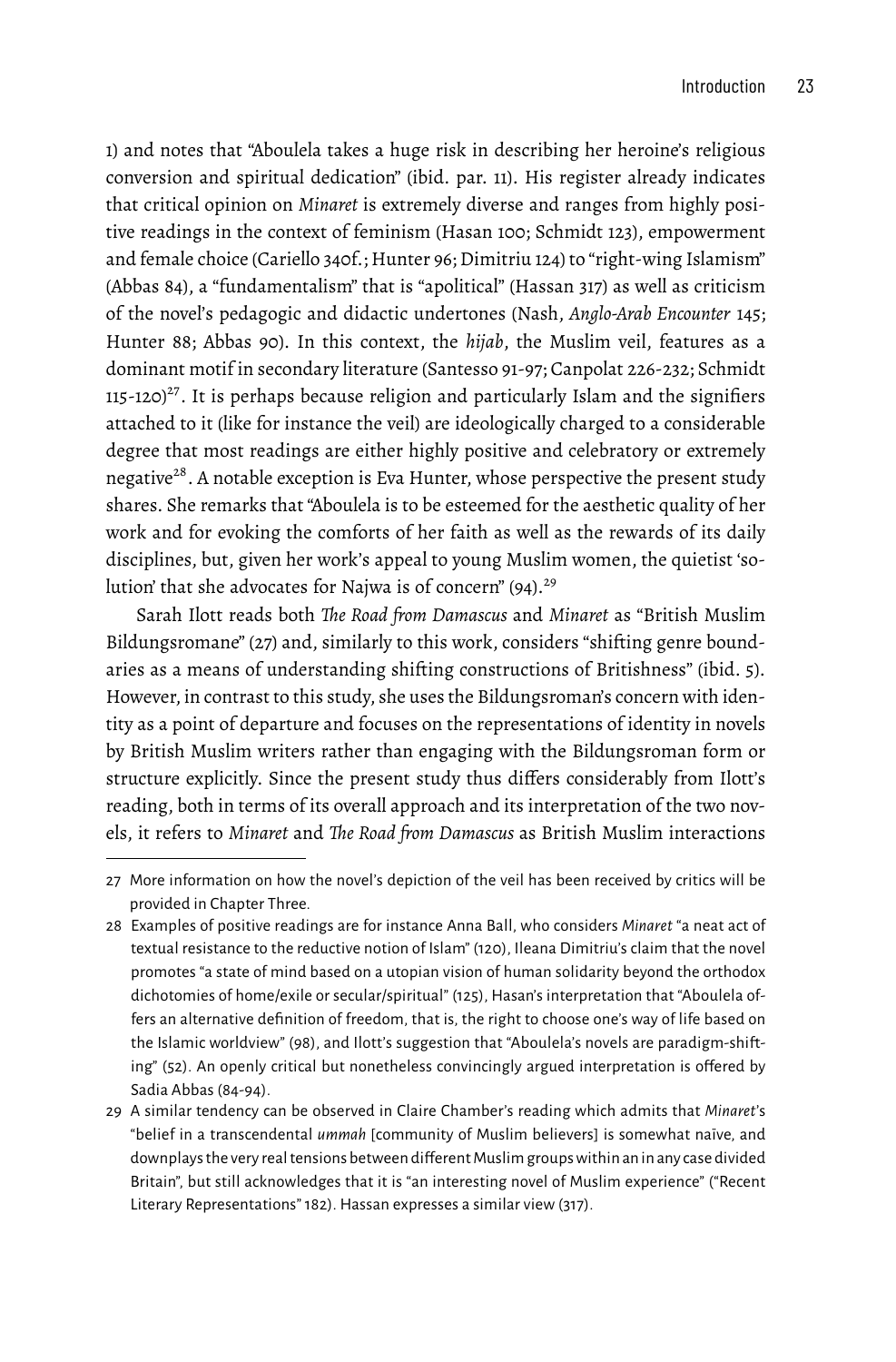with the Bildungsroman instead of using the term 'British Muslim Bildungsromane'. Catherine Rashid, Anna Rettberg and Lindsey Moore also consider the two novels as examples of the Bildungsroman. Just as the present thesis, Rashid refers to Mark Stein's 'novels of transformation' and argues that "Yassin-Kassab is certainly aware of the socially transformative effects of a novel within an Islamophobic climate" (95). However, she focuses on the novel's use of Sufi discourse rather than established Bildungsroman patterns in order to ascertain its transformative effects. Similarly, in her study of *The Road from Damascus*, Anna Rettberg concentrates on ethnicity rather than the genre itself. Distancing herself from Stein's concept, Lindsey Moore examines *Minaret* in the context of Felski's theory of feminist literature: She argues that *Minaret* privileges the "'voyage in'" in the sense of "spiritual retreat" rather than the "'voyage out'" typical of Bildungsromane (68f.) and reads the novel as an example of the shift in British literature from ethnic (Arab) to religious (Muslim) markers of identity. Thus, her interpretation, too, focuses more on the text's representation of identity and feminist perspectives than on the genre itself.

Space has not attracted much critical attention in the two novels.The only study which focuses explicitly on space in *Minaret* is an essay by Marta Cariello, who examines the mosque, the city of London and the kitchen. She touches upon the mosque only very briefly and offers no close reading of it, but merely describes its minaret as a space "that will host her [Najwa's] survival" (340). Generally, the mosque is frequently mentioned by critics of *Minaret*<sup>30</sup>, but it has not yet been read as a heterotopic space31. Literary criticism on *The Road from Damascus* has given equally little consideration to the mosque. The only notable reference appears in Anna Rettberg's study of the novel. She focuses on the text's description of Brick Lane mosque as a multicultural building and concludes that it "has obviously become an important topos for the multiethnic history of immigration to Britain and especially for the convivial Englishness in London" (185). Thus, apart from rather rudimentary references to and interpretations of the mosque in the two works, secondary literature seems to have overlooked its potential for destabilising power structures and challenging marginalisation. Reading the mosque as a heterotopic space will thus broaden the spectrum of critical perspectives on the novels significantly. Critics have associated Aboulela's and Yassin-Kassab's works with the Bildungsroman and identified didactic undertones in *Minaret* in particular. It can

<sup>30</sup> See for instance Hunter (91), Hasan (100), Hilal (129) and Schmidt (115), who read the mosque as a space of comfort and belonging. Lindsey Moore, however, has noted that "[h]her [Najwa's] mosque associations […] are not genuine attempts at friendship, but rather temporary alliances and attachments" (89).

<sup>31</sup> In the last paragraph of her essay, Cariello remarks that spaces like the ones she focused on in her analysis"are possible heterotopias" (349), but she does not refer to Foucault or explicate how she defines heterotopia, nor does she apply the concept to her reading.